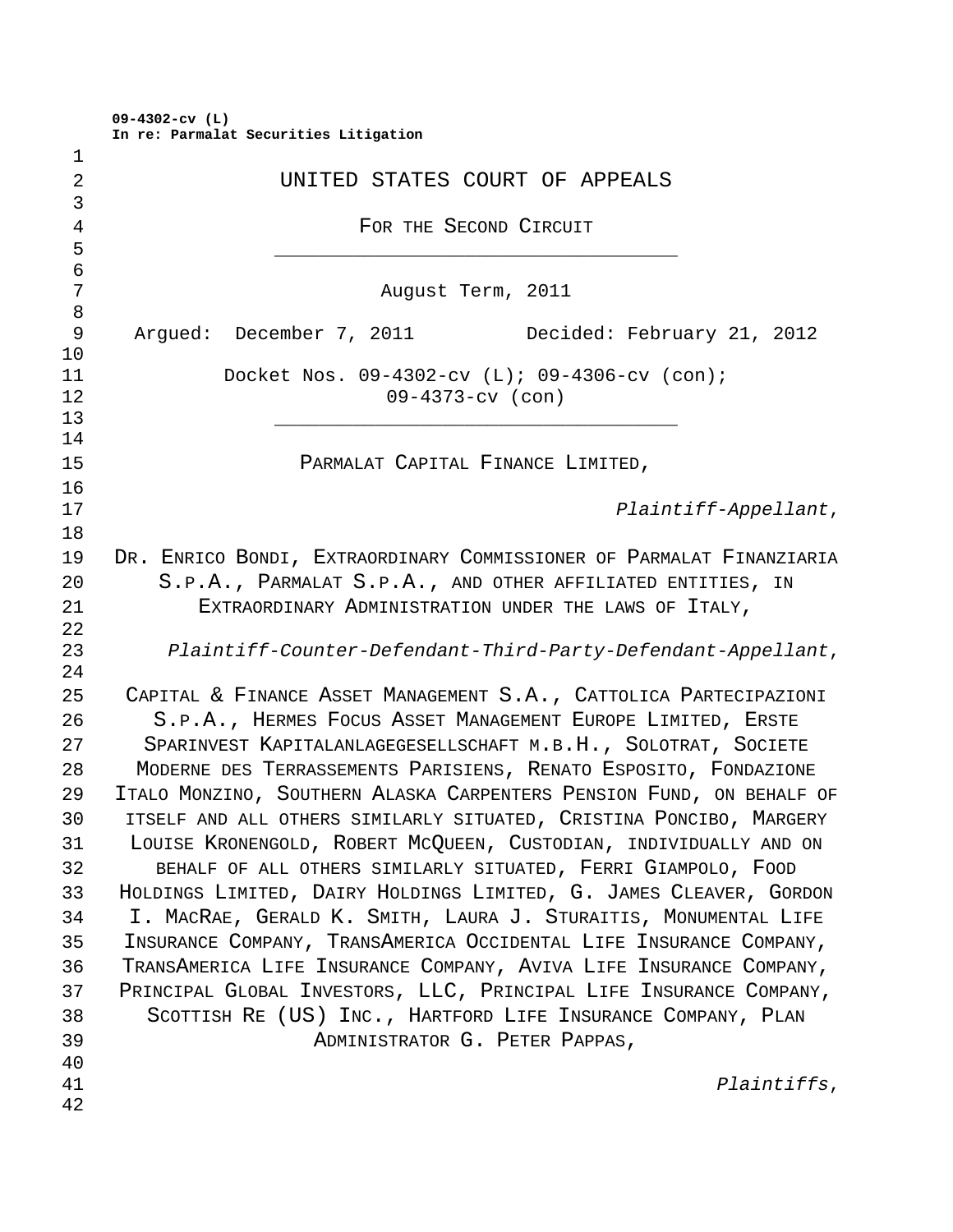| $\overline{2}$<br>3<br>BANK OF AMERICA CORPORATION, BANC OF AMERICA SECURITIES LIMITED,<br>BANK OF AMERICA, N.A., BANK OF AMERICA NATIONAL TRUST & SAVINGS<br>4<br>5<br>ASSOCIATION, BANC OF AMERICA SECURITIES LLC, BANK OF AMERICA<br>6<br>INTERNATIONAL, LTD., GRANT THORNTON INTERNATIONAL, LTD.,<br>7<br>8<br>Defendants-Appellees,<br>9<br>10<br>GRANT THORNTON INTERNATIONAL, GRANT THORNTON LLP,<br>11<br>12<br>Defendants-Third-Party-Plaintiffs-Counter-Claimants-Appellees,<br>13<br>DEUTSCHE BANK AG, MORGAN STANLEY & CO., INCORPORATED, BONLAT<br>14<br>FINANCING CORPORATION, CALISTO TANZI, FAUSTO TONNA, COLONIALE<br>15<br>S.P.A., CITIGROUP INC., BUCONERO, LLC, ZINNI & ASSOCIATES, P.C.,<br>16<br>17<br>DELOITTE TOUCHE TOHMATSU, DELOITTE & TOUCHE S.P.A., A SOCIETA PER<br>18<br>AZIONI UNDER THE LAWS OF ITALY, JAMES E. COPELAND JR., PARMALAT<br>FINANZIARIA S.P.A., STEFANO TANZI, LUCIANO DEL SOLDATO, DOMENICO<br>19<br>20<br>BARILI, FRANCESCO GIUFFREDI, GIOVANNI TANZI, DELOITTE & TOUCHE<br>USA, LLP, DELOITTE & TOUCHE L.L.P., CREDIT SUISSE FIRST BOSTON,<br>21<br>22<br>CITIBANK, EUREKA SECURITISATION PLC, VIALATTEA LLC, PAVIA E<br>23<br>ANSALDO, BANCA NAZIONALE DEL LAVORO S.P.A., CITIBANK, N.A.,<br>PROFESSOR MARIA MARTELLINI, BANCA INTESA S.P.A., DELOITTE & TOUCHE<br>24<br>25<br>TOHMATSU AUDITORES INDEPENDENTES, CREDIT SUISSE INTERNATIONAL,<br>CREDIT SUISSE SECURITIES (EUROPE) LIMITED, CREDIT SUISSE, CREDIT<br>26<br>27<br>SUISSE GROUP, GRANT THORNTON S.P.A., A SOCIETA PER AZIONI UNDER THE<br>28<br>LAWS OF ITALY, NOW KNOWN AS ITALAUDIT, S.P.A.,<br>29<br>30<br>Defendants, |
|--------------------------------------------------------------------------------------------------------------------------------------------------------------------------------------------------------------------------------------------------------------------------------------------------------------------------------------------------------------------------------------------------------------------------------------------------------------------------------------------------------------------------------------------------------------------------------------------------------------------------------------------------------------------------------------------------------------------------------------------------------------------------------------------------------------------------------------------------------------------------------------------------------------------------------------------------------------------------------------------------------------------------------------------------------------------------------------------------------------------------------------------------------------------------------------------------------------------------------------------------------------------------------------------------------------------------------------------------------------------------------------------------------------------------------------------------------------------------------------------------------------------------------------------------------------------------------------------------------------------------------------------|
|                                                                                                                                                                                                                                                                                                                                                                                                                                                                                                                                                                                                                                                                                                                                                                                                                                                                                                                                                                                                                                                                                                                                                                                                                                                                                                                                                                                                                                                                                                                                                                                                                                            |
|                                                                                                                                                                                                                                                                                                                                                                                                                                                                                                                                                                                                                                                                                                                                                                                                                                                                                                                                                                                                                                                                                                                                                                                                                                                                                                                                                                                                                                                                                                                                                                                                                                            |
|                                                                                                                                                                                                                                                                                                                                                                                                                                                                                                                                                                                                                                                                                                                                                                                                                                                                                                                                                                                                                                                                                                                                                                                                                                                                                                                                                                                                                                                                                                                                                                                                                                            |
|                                                                                                                                                                                                                                                                                                                                                                                                                                                                                                                                                                                                                                                                                                                                                                                                                                                                                                                                                                                                                                                                                                                                                                                                                                                                                                                                                                                                                                                                                                                                                                                                                                            |
|                                                                                                                                                                                                                                                                                                                                                                                                                                                                                                                                                                                                                                                                                                                                                                                                                                                                                                                                                                                                                                                                                                                                                                                                                                                                                                                                                                                                                                                                                                                                                                                                                                            |
|                                                                                                                                                                                                                                                                                                                                                                                                                                                                                                                                                                                                                                                                                                                                                                                                                                                                                                                                                                                                                                                                                                                                                                                                                                                                                                                                                                                                                                                                                                                                                                                                                                            |
|                                                                                                                                                                                                                                                                                                                                                                                                                                                                                                                                                                                                                                                                                                                                                                                                                                                                                                                                                                                                                                                                                                                                                                                                                                                                                                                                                                                                                                                                                                                                                                                                                                            |
|                                                                                                                                                                                                                                                                                                                                                                                                                                                                                                                                                                                                                                                                                                                                                                                                                                                                                                                                                                                                                                                                                                                                                                                                                                                                                                                                                                                                                                                                                                                                                                                                                                            |
|                                                                                                                                                                                                                                                                                                                                                                                                                                                                                                                                                                                                                                                                                                                                                                                                                                                                                                                                                                                                                                                                                                                                                                                                                                                                                                                                                                                                                                                                                                                                                                                                                                            |
|                                                                                                                                                                                                                                                                                                                                                                                                                                                                                                                                                                                                                                                                                                                                                                                                                                                                                                                                                                                                                                                                                                                                                                                                                                                                                                                                                                                                                                                                                                                                                                                                                                            |
|                                                                                                                                                                                                                                                                                                                                                                                                                                                                                                                                                                                                                                                                                                                                                                                                                                                                                                                                                                                                                                                                                                                                                                                                                                                                                                                                                                                                                                                                                                                                                                                                                                            |
|                                                                                                                                                                                                                                                                                                                                                                                                                                                                                                                                                                                                                                                                                                                                                                                                                                                                                                                                                                                                                                                                                                                                                                                                                                                                                                                                                                                                                                                                                                                                                                                                                                            |
|                                                                                                                                                                                                                                                                                                                                                                                                                                                                                                                                                                                                                                                                                                                                                                                                                                                                                                                                                                                                                                                                                                                                                                                                                                                                                                                                                                                                                                                                                                                                                                                                                                            |
|                                                                                                                                                                                                                                                                                                                                                                                                                                                                                                                                                                                                                                                                                                                                                                                                                                                                                                                                                                                                                                                                                                                                                                                                                                                                                                                                                                                                                                                                                                                                                                                                                                            |
|                                                                                                                                                                                                                                                                                                                                                                                                                                                                                                                                                                                                                                                                                                                                                                                                                                                                                                                                                                                                                                                                                                                                                                                                                                                                                                                                                                                                                                                                                                                                                                                                                                            |
|                                                                                                                                                                                                                                                                                                                                                                                                                                                                                                                                                                                                                                                                                                                                                                                                                                                                                                                                                                                                                                                                                                                                                                                                                                                                                                                                                                                                                                                                                                                                                                                                                                            |
|                                                                                                                                                                                                                                                                                                                                                                                                                                                                                                                                                                                                                                                                                                                                                                                                                                                                                                                                                                                                                                                                                                                                                                                                                                                                                                                                                                                                                                                                                                                                                                                                                                            |
|                                                                                                                                                                                                                                                                                                                                                                                                                                                                                                                                                                                                                                                                                                                                                                                                                                                                                                                                                                                                                                                                                                                                                                                                                                                                                                                                                                                                                                                                                                                                                                                                                                            |
|                                                                                                                                                                                                                                                                                                                                                                                                                                                                                                                                                                                                                                                                                                                                                                                                                                                                                                                                                                                                                                                                                                                                                                                                                                                                                                                                                                                                                                                                                                                                                                                                                                            |
|                                                                                                                                                                                                                                                                                                                                                                                                                                                                                                                                                                                                                                                                                                                                                                                                                                                                                                                                                                                                                                                                                                                                                                                                                                                                                                                                                                                                                                                                                                                                                                                                                                            |
|                                                                                                                                                                                                                                                                                                                                                                                                                                                                                                                                                                                                                                                                                                                                                                                                                                                                                                                                                                                                                                                                                                                                                                                                                                                                                                                                                                                                                                                                                                                                                                                                                                            |
|                                                                                                                                                                                                                                                                                                                                                                                                                                                                                                                                                                                                                                                                                                                                                                                                                                                                                                                                                                                                                                                                                                                                                                                                                                                                                                                                                                                                                                                                                                                                                                                                                                            |
|                                                                                                                                                                                                                                                                                                                                                                                                                                                                                                                                                                                                                                                                                                                                                                                                                                                                                                                                                                                                                                                                                                                                                                                                                                                                                                                                                                                                                                                                                                                                                                                                                                            |
|                                                                                                                                                                                                                                                                                                                                                                                                                                                                                                                                                                                                                                                                                                                                                                                                                                                                                                                                                                                                                                                                                                                                                                                                                                                                                                                                                                                                                                                                                                                                                                                                                                            |
|                                                                                                                                                                                                                                                                                                                                                                                                                                                                                                                                                                                                                                                                                                                                                                                                                                                                                                                                                                                                                                                                                                                                                                                                                                                                                                                                                                                                                                                                                                                                                                                                                                            |
|                                                                                                                                                                                                                                                                                                                                                                                                                                                                                                                                                                                                                                                                                                                                                                                                                                                                                                                                                                                                                                                                                                                                                                                                                                                                                                                                                                                                                                                                                                                                                                                                                                            |
| 31<br>32<br>PARMATOUR S.P.A.,                                                                                                                                                                                                                                                                                                                                                                                                                                                                                                                                                                                                                                                                                                                                                                                                                                                                                                                                                                                                                                                                                                                                                                                                                                                                                                                                                                                                                                                                                                                                                                                                              |
| 33                                                                                                                                                                                                                                                                                                                                                                                                                                                                                                                                                                                                                                                                                                                                                                                                                                                                                                                                                                                                                                                                                                                                                                                                                                                                                                                                                                                                                                                                                                                                                                                                                                         |
| 34<br>Defendant-Third-Party-Defendant.                                                                                                                                                                                                                                                                                                                                                                                                                                                                                                                                                                                                                                                                                                                                                                                                                                                                                                                                                                                                                                                                                                                                                                                                                                                                                                                                                                                                                                                                                                                                                                                                     |
| 35                                                                                                                                                                                                                                                                                                                                                                                                                                                                                                                                                                                                                                                                                                                                                                                                                                                                                                                                                                                                                                                                                                                                                                                                                                                                                                                                                                                                                                                                                                                                                                                                                                         |
| 36                                                                                                                                                                                                                                                                                                                                                                                                                                                                                                                                                                                                                                                                                                                                                                                                                                                                                                                                                                                                                                                                                                                                                                                                                                                                                                                                                                                                                                                                                                                                                                                                                                         |
| 37                                                                                                                                                                                                                                                                                                                                                                                                                                                                                                                                                                                                                                                                                                                                                                                                                                                                                                                                                                                                                                                                                                                                                                                                                                                                                                                                                                                                                                                                                                                                                                                                                                         |
| 38                                                                                                                                                                                                                                                                                                                                                                                                                                                                                                                                                                                                                                                                                                                                                                                                                                                                                                                                                                                                                                                                                                                                                                                                                                                                                                                                                                                                                                                                                                                                                                                                                                         |
| 39                                                                                                                                                                                                                                                                                                                                                                                                                                                                                                                                                                                                                                                                                                                                                                                                                                                                                                                                                                                                                                                                                                                                                                                                                                                                                                                                                                                                                                                                                                                                                                                                                                         |
| 40<br>41                                                                                                                                                                                                                                                                                                                                                                                                                                                                                                                                                                                                                                                                                                                                                                                                                                                                                                                                                                                                                                                                                                                                                                                                                                                                                                                                                                                                                                                                                                                                                                                                                                   |
| 42                                                                                                                                                                                                                                                                                                                                                                                                                                                                                                                                                                                                                                                                                                                                                                                                                                                                                                                                                                                                                                                                                                                                                                                                                                                                                                                                                                                                                                                                                                                                                                                                                                         |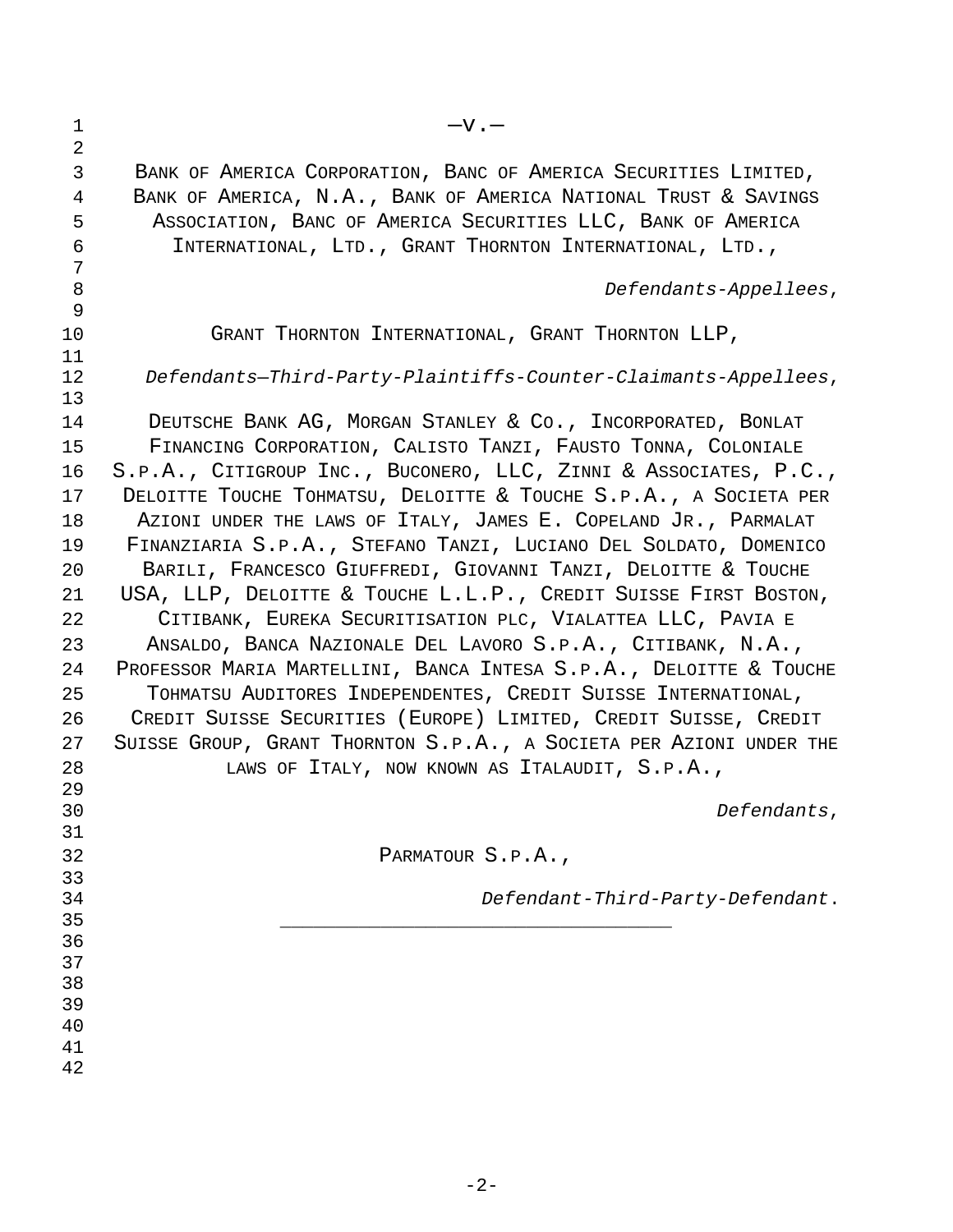- 1
- 

## 2 Before: CABRANES and WESLEY, Circuit Judges, and KOELTL, District 3 Judge.

4 5

i<br>Li

6 This is an appeal from the judgments of the United States 7 District Court for the Southern District of New York (Kaplan, 8 J.) dismissing the claims of plaintiffs-appellants Parmalat 9 Capital Finance Limited and Dr. Enrico Bondi against the Grant 10 Thornton defendants after determining, pursuant to the mandate 11 of this Court, that mandatory abstention under 28 U.S.C. 12 § 1334(c)(2) was not required in these bankruptcy-related cases. 13 Because we find that mandatory abstention was required in these 14 cases under the test we laid out in our prior Opinion, we vacate 15 the judgments of the District Court, and remand these cases to 16 the District Court with instructions to transfer them to the 17 United States District Court for the Northern District of 18 Illinois so that they can be remanded to Illinois state court. 19

The Honorable John G. Koeltl, of the United States District Court for the Southern District of New York, sitting by designation.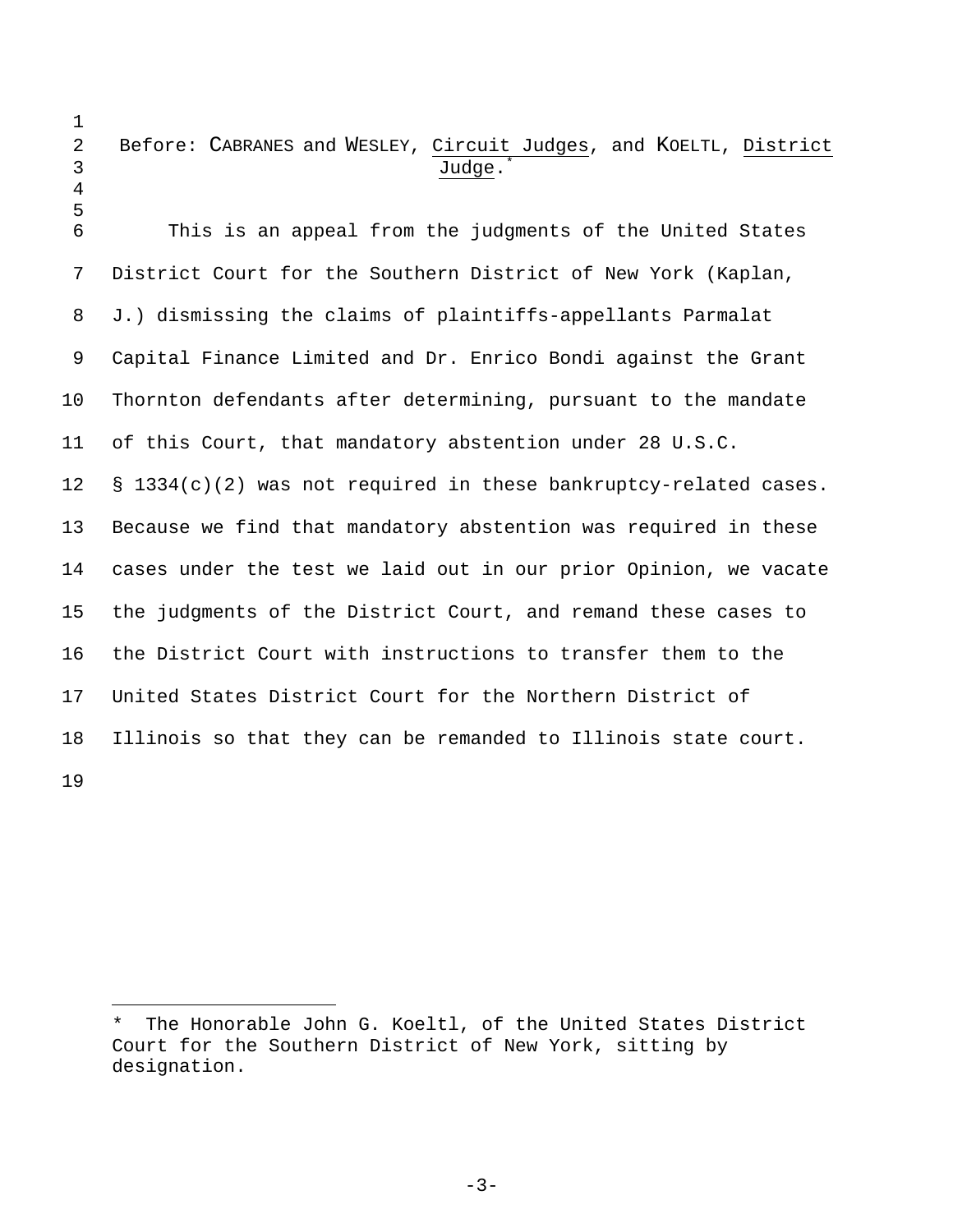| 1          |                                           |
|------------|-------------------------------------------|
| $\sqrt{2}$ |                                           |
| 3          | J. GREGORY TAYLOR, Allan B. Diamond, J.   |
| $\bf 4$    | Benjamin King, Diamond McCarthy           |
| 5          | LLP, for Appellant Parmalat               |
| $\sigma$   | Capital Finance Limited.                  |
| 7          |                                           |
| 8          | KATHLEEN M. SULLIVAN, Peter E. Calamari,  |
| 9          | Terry L. Wit, Sanford I.                  |
| 10         | Weisburst, Quinn Emanuel Urquhart         |
| 11         | & Sullivan, LLP, New York, NY, for        |
| 12         | Appellant Dr. Enrico Bondi.               |
| 13         |                                           |
| 14         |                                           |
|            | JAMES L. BERNARD, David M. Cheifetz,      |
| 15         | Stroock & Stroock & Lavan LLP, New        |
| 16         | York, NY, for Appellees Grant             |
| 17         | Thornton International, Inc. and          |
| 18         | Grant Thornton International Ltd.         |
| 19         |                                           |
| 20         | LINDA T. COBERLY, Bruce R. Braun, William |
| 21         | P. Ferranti, Winston & Strawn LLP,        |
| 22         | Chicago, IL, for Appellee Grant           |
| 23         | Thornton LLP.                             |
| 24         |                                           |
| 25         |                                           |
| 26         |                                           |
| 27         |                                           |
| 28         |                                           |
| 29         |                                           |
| 30         |                                           |
| 31         |                                           |
| 32         |                                           |
| 33         |                                           |
| 34         |                                           |
| 35         |                                           |
| 36         |                                           |
| 37         |                                           |
| 38         |                                           |
|            |                                           |
| 39         |                                           |
|            |                                           |
| 40         |                                           |
|            |                                           |
| 41         |                                           |
|            |                                           |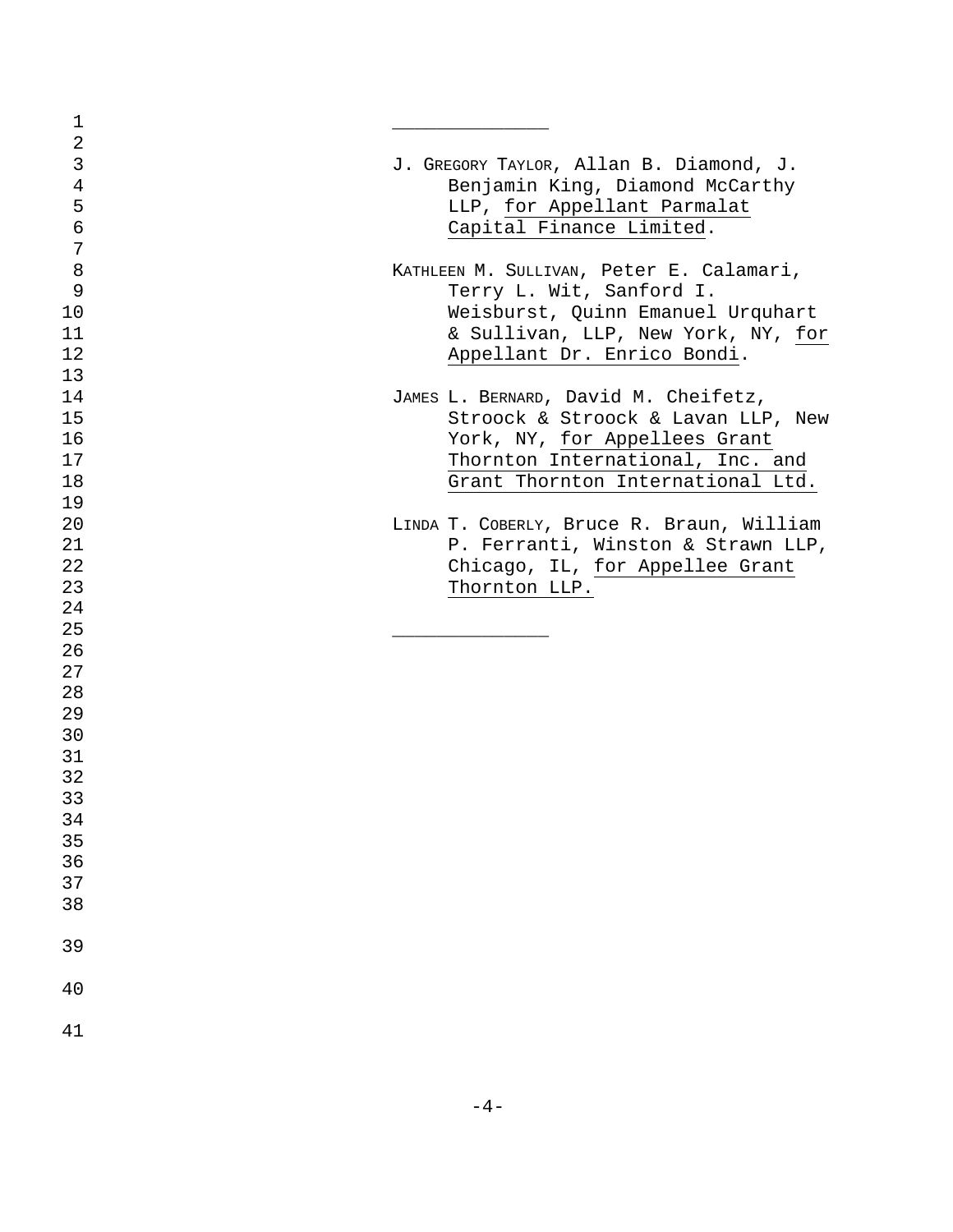1 PER CURIAM:

2 Plaintiffs-appellants Parmalat Capital Finance Limited 3 ("PCFL") and Dr. Enrico Bondi ("Bondi," and collectively, 4 "Appellants") appeal from the judgments of the United States 5 District Court for the Southern District of New York (Kaplan, 6 J.) dismissing their claims against Grant Thornton 7 International, Inc., Grant Thornton International Ltd, and Grant 8 Thornton LLP (collectively, "Grant Thornton" or "Appellees"). 9 In our prior Opinion in this case, Parmalat Capital Fin. Ltd. v. 10 Bank of America Corp. ("Parmalat"), 639 F.3d 572, 582-83 (2d 11 Cir. 2011), we vacated the decisions not to abstain from 12 deciding these cases pursuant to the mandatory abstention 13 provision in 28 U.S.C. § 1334(c)(2) that applied to these 14 bankruptcy-related proceedings.

15 We remanded the cases to the District Court for a 16 determination of whether the cases could be "timely adjudicated" 17 in Illinois state court in accordance with the factors we set 18 forth in that Opinion. On remand, the District Court again 19 concluded that mandatory abstention did not apply, In re 20 Parmalat Sec. Litig., Nos. 04 Civ. 9771, 06 Civ. 2991, 2011 WL 21 3874824, at \*1 (S.D.N.Y. Aug. 31, 2011), and the Appellants 22 renewed their appeals to this Court arguing for mandatory 23 abstention. Because we find that these cases can be "timely 24 adjudicated" within the meaning of the statute and pursuant to

-5-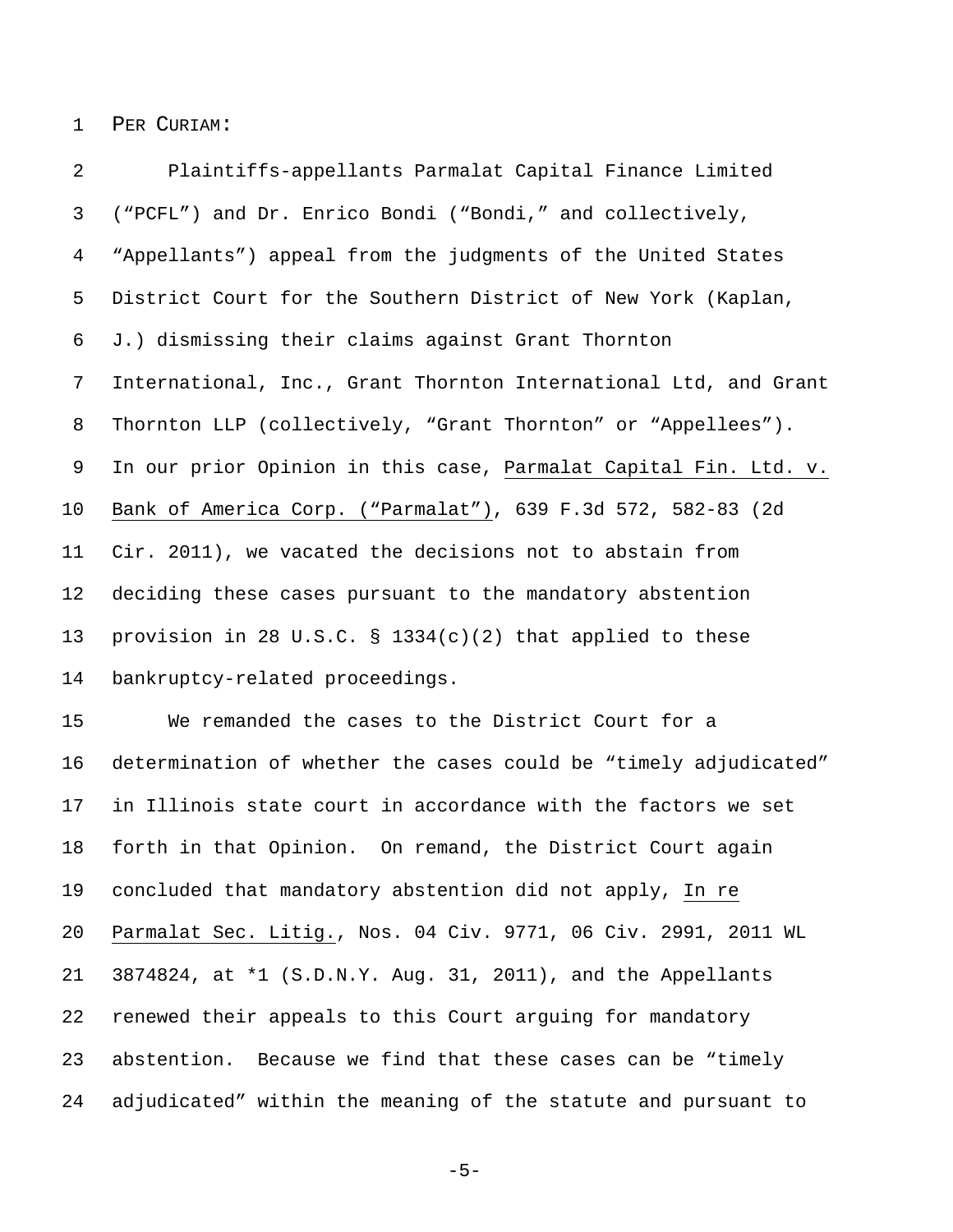1 the test we laid out in our prior Opinion, we conclude that 2 abstention was mandatory in these cases. Accordingly, we vacate 3 the judgments of the District Court and remand these cases with 4 instructions that the cases be transferred to the Northern 5 District of Illinois and remanded to Illinois state court. 6

## 7 **BACKGROUND**

8 The facts in these long-running cases were fully set forth 9 in our prior Opinion, Parmalat, 639 F.3d at 576-78, and we 10 provide only a summary here.

11 These cases arise out of the collapse of Parmalat 12 Finanziaria, S.p.A. ("Old Parmalat") in 2003. Plaintiff-13 appellant Bondi represents Old Parmalat's Italian bankruptcy 14 estate as its Extraordinary Commissioner under Italian law. 15 Parmalat's plan of reorganization, the Concordato, was approved 16 after the commencement of these lawsuits, and is proceeding in 17 Italy.Plaintiff-appellant PCFL is a Grand Caymans-based 18 corporate subsidiary of Parmalat. PCFL is in liquidation in the 19 Cayman Islands.

20 In 2004, PCFL and Bondi commenced separate proceedings 21 pursuant to former 11 U.S.C. § 304 in the Bankruptcy Court for 22 the Southern District of New York. These proceedings permitted 23 PCFL and Bondi, as representatives of the foreign bankruptcy 24 estates, to commence bankruptcy cases in the United States in

-6-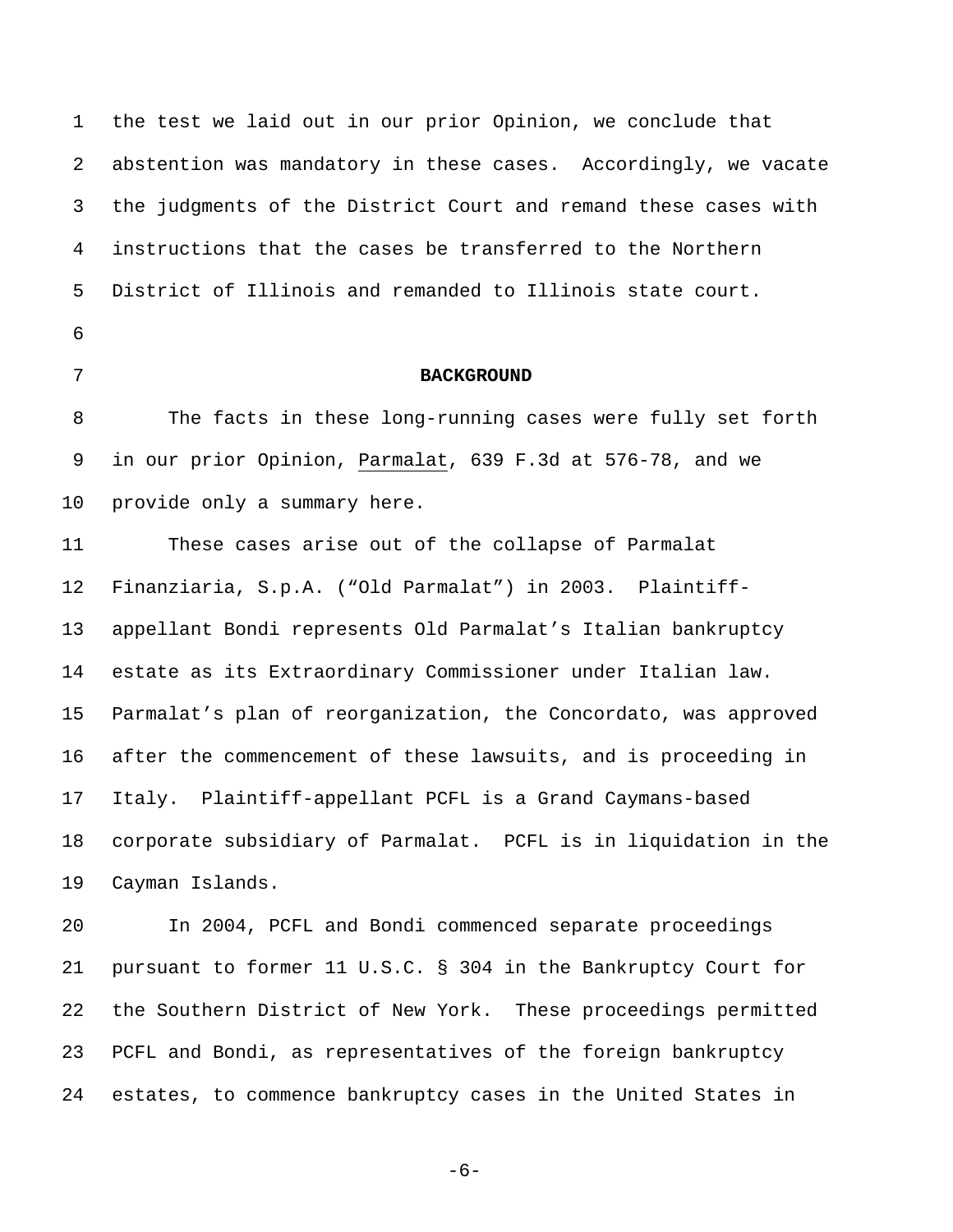1 order to enjoin litigation against PCFL and Parmalat in the 2 United States courts. The bankruptcy court entered a 3 preliminary injunction shielding Old Parmalat from American 4 lawsuits. Purchasers of Old Parmalat's debt and equity 5 securities had filed securities fraud class action lawsuits in 6 the United States against Old Parmalat and against various banks 7 and auditing firms that had allegedly participated in the fraud, 8 including Appellees Grant Thornton, who had been auditors for 9 Old Parmalat and PCFL. After the issuance of the preliminary 10 injunction, the securities fraud plaintiffs dropped Old Parmalat 11 as a defendant.

12 In August 2004, Bondi filed suit in Illinois state court 13 against Grant Thornton, alleging claims arising under Illinois 14 law including professional malpractice, fraud, negligent 15 misrepresentation, and unlawful civil conspiracy. Bondi filed a 16 similar suit in New Jersey state court against Citigroup. In 17 September 2004, Grant Thornton removed the Illinois case to the 18 United States District Court for the Northern District of 19 Illinois on the basis of 28 U.S.C. §§ 1334(b) and 1452, arguing 20 that removal was proper because the case was "related to" 21 Bondi's § 304 proceeding in the Southern District of New York. 22 Bondi filed a motion to remand, arguing that the court was 23 required to abstain from hearing the case pursuant to 28 U.S.C. 24 § 1334(c)(2). The Judicial Panel on Multidistrict Litigation

 $-7-$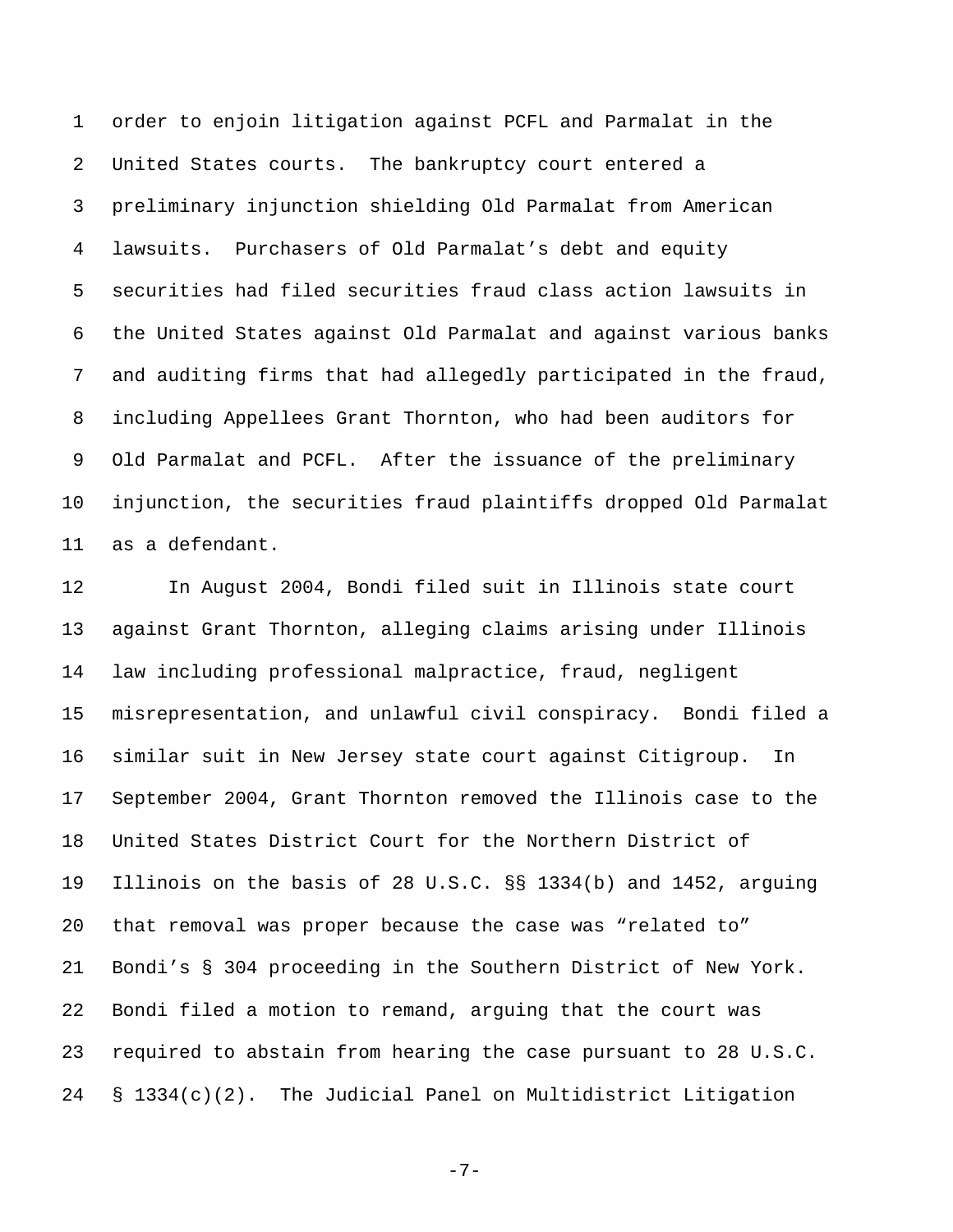1 transferred Bondi's action against Grant Thornton to Judge 2 Kaplan in the Southern District of New York. On February 25, 3 2005, Judge Kaplan denied Bondi's motion to remand to state 4 court. The District Court found that it had jurisdiction 5 pursuant to § 1334(b) and that abstention was not mandatory. 6 The District Court denied Bondi's motion for an interlocutory 7 appeal pursuant to 28 U.S.C. § 1252(b).

8 In December 2005, PCFL filed suit against Grant Thornton in 9 the same Illinois state court, alleging similar claims to those 10 asserted by Bondi. PCFL also filed a complaint in North 11 Carolina state court against Bank of America alleging some 12 similar claims. Grant Thornton removed the Illinois case to the 13 United States District Court for the Northern District of 14 Illinois, again arguing that removal was proper because the 15 state law claims were related to PCFL's § 304 proceeding. PCFL, 16 like Bondi, filed a motion to abstain and remand, arguing that 17 abstention was mandatory pursuant to 28 U.S.C. § 1334(c)(2). 18 The Northern District of Illinois denied PCFL's motion. That 19 court then transferred the case to Judge Kaplan in the Southern 20 District of New York for consolidation with Bondi's case. In a 21 separate proceeding, the North Carolina case against Bank of

-8-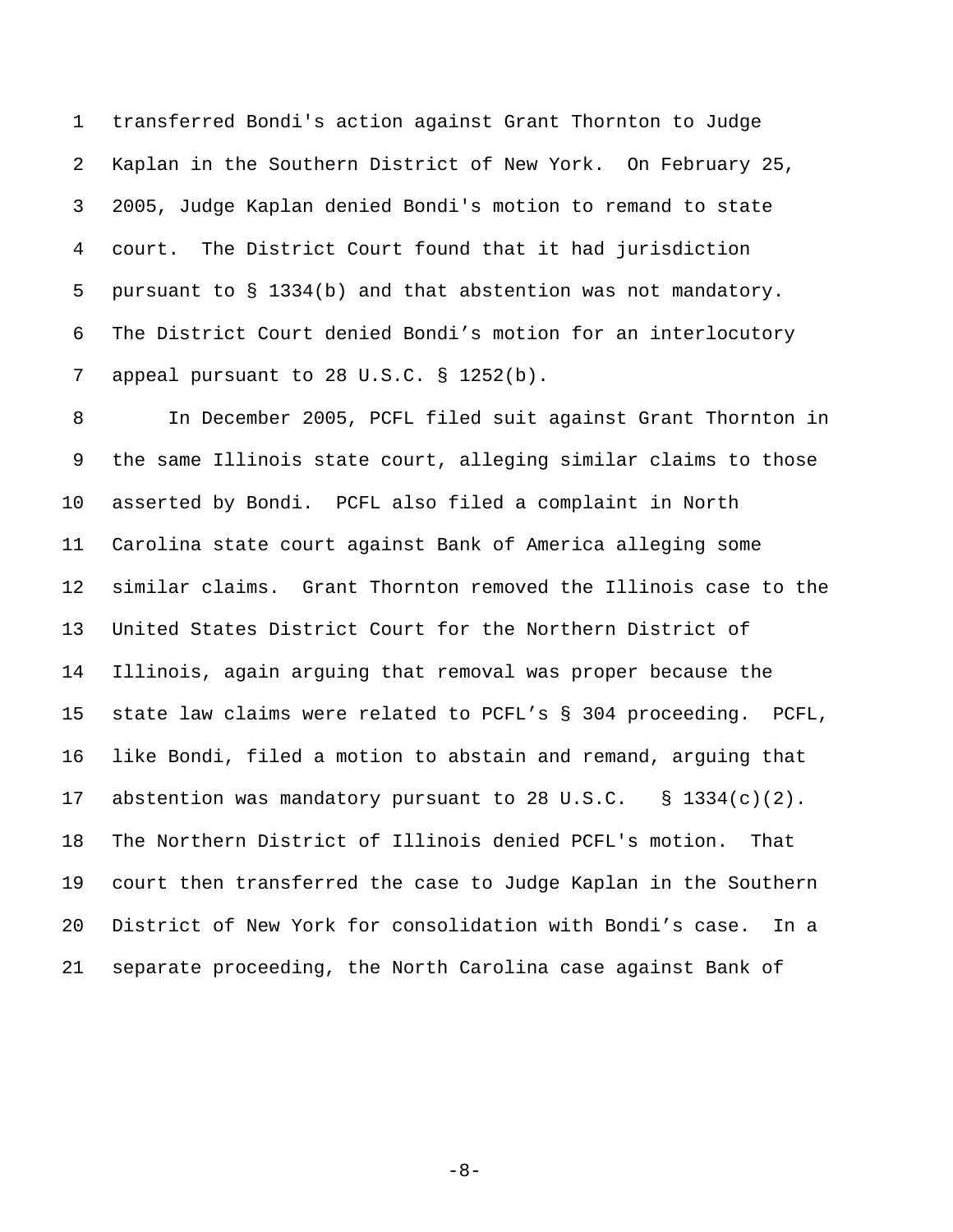1 America was also transferred to the Southern District of New 2 York. $1$ 

3 In October, 2005, the Italian bankruptcy court approved the 4 Concordato. Under the Concordato, a newly formed entity, 5 Parmalat, S.p.A. ("New Parmalat"), assumed all of the legal 6 liabilities, as well as the assets, of its predecessor 7 companies. New Parmalat acts as a claims administrator for 8 creditors of Old Parmalat under the Concordato. See Bondi v. 9 Capital & Fin. Asset Mgmt. S.A., 535 F.3d 87, 89 (2d Cir. 2008). 10 In June 2007, the District Court denied Bondi's motion to bar 11 the securities fraud plaintiffs from bringing direct claims 12 against New Parmalat. See In re Parmalat Sec. Litig., 493 F. 13 Supp. 2d 723 (S.D.N.Y. 2007), aff'd, Bondi, 535 F.3d at 94. The 14 District Court also granted a motion to permit Grant Thornton to 15 file third party contribution claims against Parmalat in the 16 securities class action. See In re Parmalat Sec. Litig., 472 F. 17 Supp. 2d 582 (S.D.N.Y.), aff'd, 240 F. App'x 916 (2d Cir. 2007). 18 The securities class actions eventually settled.

19 Meanwhile, the Illinois and North Carolina actions 20 continued in the Southern District of New York. Following 21 discovery, the District Court issued a detailed and thoughtful

i

 $-9-$ 

 $^1$  Bondi's New Jersey case against Citigroup remained in New Jersey state court. See, e.g., Bondi v. Citigroup, Inc., 32 A.3d 1158 (N.J. Super. Ct. App. Div. 2011).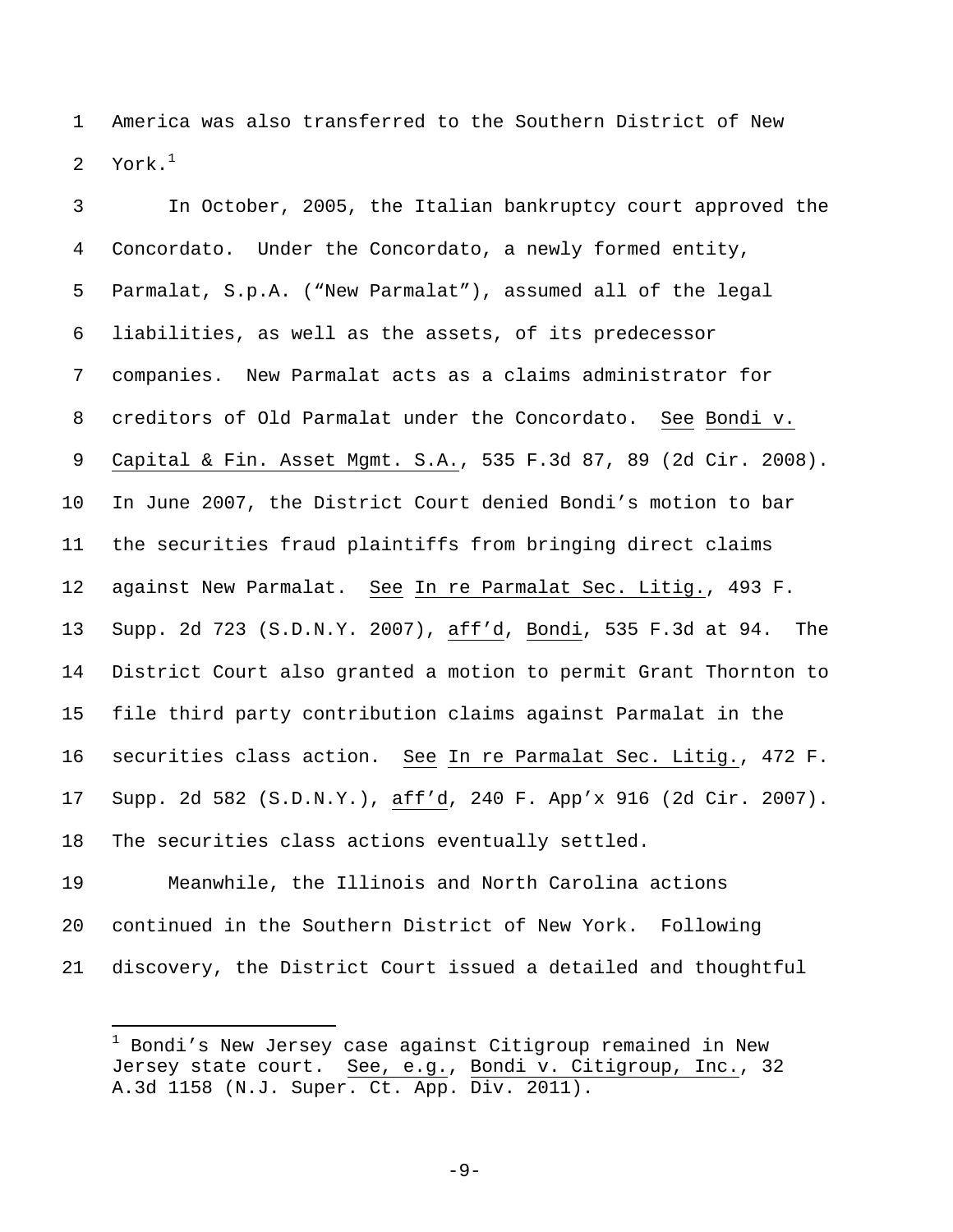1 opinion granting summary judgment to the defendants. See In re 2 Parmalat Sec. Litig., 659 F. Supp. 2d 504 (S.D.N.Y. 2009). With 3 regard to the North Carolina action, we affirmed the District 4 Court's grant of summary judgment to Bank of America. See 5 Parmalat Capital Fin. Ltd. v. Bank of Am. Corp., 412 F. App'x 6 325 (2d Cir. 2011) (summary order).

7 In a separate Opinion regarding the Illinois actions 8 against Grant Thornton, we vacated the decisions not to abstain 9 from deciding these cases pursuant to the mandatory abstention 10 provision in 28 U.S.C. § 1334(c)(2). Parmalat Capital Fin. Ltd. 11 v. Bank of Am. Corp., 639 F.3d 572, 582-83 (2d Cir. 2011). We 12 remanded the Illinois cases to the District Court for a 13 determination of whether the cases could be "timely adjudicated" 14 in Illinois state court within the meaning of  $\S$  1334(c)(2), in 15 accordance with the factors we set forth in that Opinion. On 16 remand, the District Court again concluded that mandatory 17 abstention did not apply. In re Parmalat Sec. Litig., Nos. 04 18 Civ. 9771, 06 Civ. 2991, 2011 WL 3874824, at \*1 (S.D.N.Y. Aug. 19 31, 2011). The Appellants renewed their appeals to this Court 20 arguing for mandatory abstention.

- 21
- 22
- 23
- 24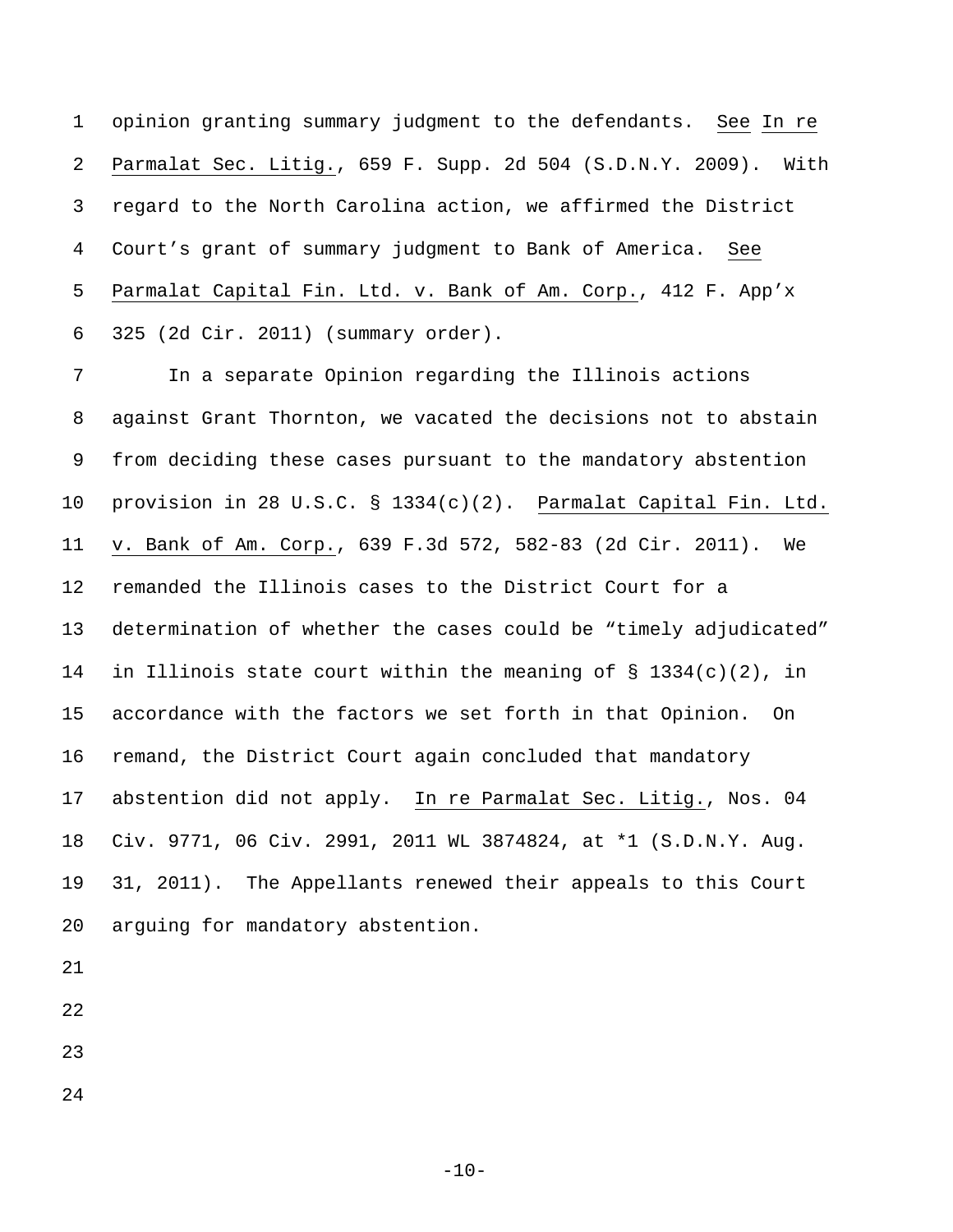## 1 **DISCUSSION**

2 Section 1334(c)(2) provides that, in certain circumstances, 3 a district court must abstain from hearing state law claims that 4 are related to a bankruptcy case when those proceedings can be 5 "timely adjudicated" in state court. 28 U.S.C. § 1334(c)(2). 6 In our previous Opinion, we explained that "[f]our factors come 7 into play in evaluating § 1334(c)(2) timeliness: (1) the backlog 8 of the state court's calendar relative to the federal court's 9 calendar; (2) the complexity of the issues presented and the 10 respective expertise of each forum; (3) the status of the title 11 11 bankruptcy proceeding to which the state law claims are 12 related; and (4) whether the state court proceeding would 13 prolong the administration or liquidation of the estate." 14 Parmalat, 639 F.3d at 580 (citing In re Georgou*,* 157 B.R. 847, 15 851 (N.D. Ill. 1993)). The issue on this renewed appeal is 16 whether that four factor test was met in these cases. We review 17 the decision whether to abstain de novo. Id.

18

19 **I.** 

20 With regard to the first factor, "the backlog of the state 21 court's calendar relative to the federal court's calendar," we 22 explained that "[t]he inquiry does not turn exclusively on 23 whether an action could be adjudicated most quickly in state 24 court[, but] is, however, informed by the comparative speeds of

-11-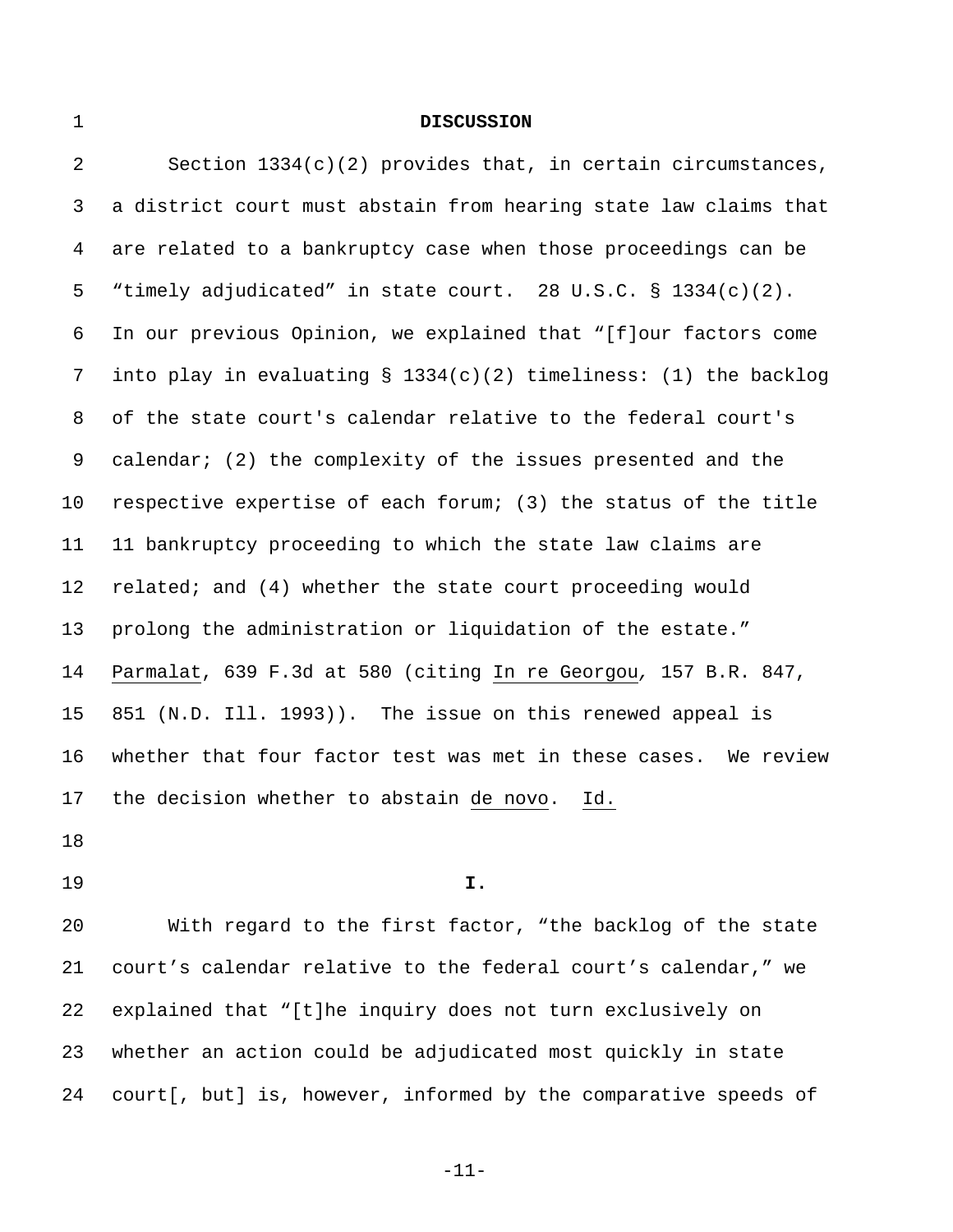1 adjudication in the federal and state forums." Id. The 2 District Court found that this factor ultimately weighs in favor 3 of denying abstention. In re Parmalat, 2011 WL 3874824, at \*1- 4 \*3. We agree that this factor weighs in favor of denying 5 abstention, but this factor is not dispositive. It is plainly 6 the case that, were this claim to remain in federal court, we 7 would reach the merits of the already-decided motions for 8 summary judgment. There would be a decision on the merits 9 sooner if abstention were denied. But that difference in timing 10 appears to be a matter of months, rather than years.

11 The Appellants have conceded that, if this case were 12 remanded to the Illinois state courts, the Appellants will not 13 seek to relitigate the discovery issues already decided by the 14 District Court. If they received an adverse judgment, it could 15 then be appealed directly through the Illinois appellate courts. 16 There is no allegation in the record that the Illinois courts 17 are "backlogged," and no dispute over the assertion that the 18 difference in the time it takes to resolve a case between 19 federal and Illinois state courts, when both start at the same 20 time, is no more than a few months. The conclusion that there 21 would be years of delay from a remand overestimates, based 22 solely on the complexity of the record, the amount of time an 23 Illinois court might take to decide or review a summary judgment 24 motion.

-12-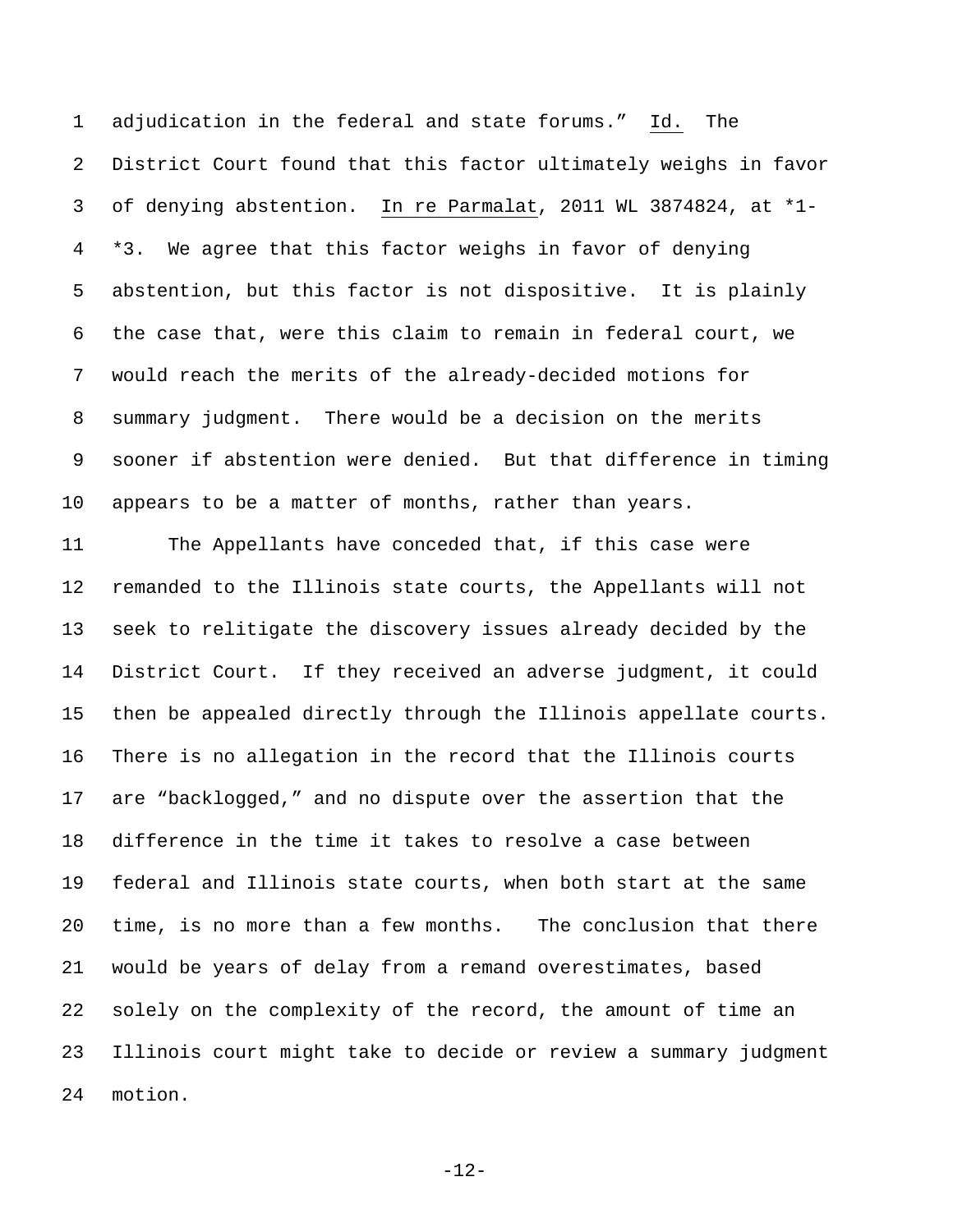1 On balance, this factor does tip in favor of denying 2 abstention. At the very least, there will be delay added for 3 the review of the summary judgment motion by an Illinois trial 4 court. But the entire inquiry cannot "turn exclusively on 5 whether an action could be adjudicated most quickly in state 6 court." Parmalat, 639 F.3d at 580; see also In re Exide Techs., 7 544 F.3d 196, 218 n.14 (3d Cir. 2008) ("The question is not 8 whether the action would be more quickly adjudicated in [the 9 bankruptcy court] than in state court, but rather, whether the 10 action can be timely adjudicated in the state court." 11 (alterations in original) (internal quotation marks omitted)). 12 The District Court did not specifically address each of the 13 other three factors.<sup>2</sup> We now address them in turn. 14 The second factor, "the complexity of the issues presented 15 and the respective expertise of each forum" cuts in favor of 16 remand. We explained in our prior Opinion that "[t]he district 17 court may find that this factor particularly favors abstention 18 here because one of the key issues in this case—the defense of 19 in pari delicto—is a matter of Illinois state law and there is 20 some doubt as to the nature and reach of the defense." 21 Parmalat, 639 F.3d at 580 n.8. The District Court did not 22 address these legal issues, despite the fact that, as the

i

-13-

 $^{\rm 2}$  The remaining factors solely involve issues of law that are not premised on findings of fact.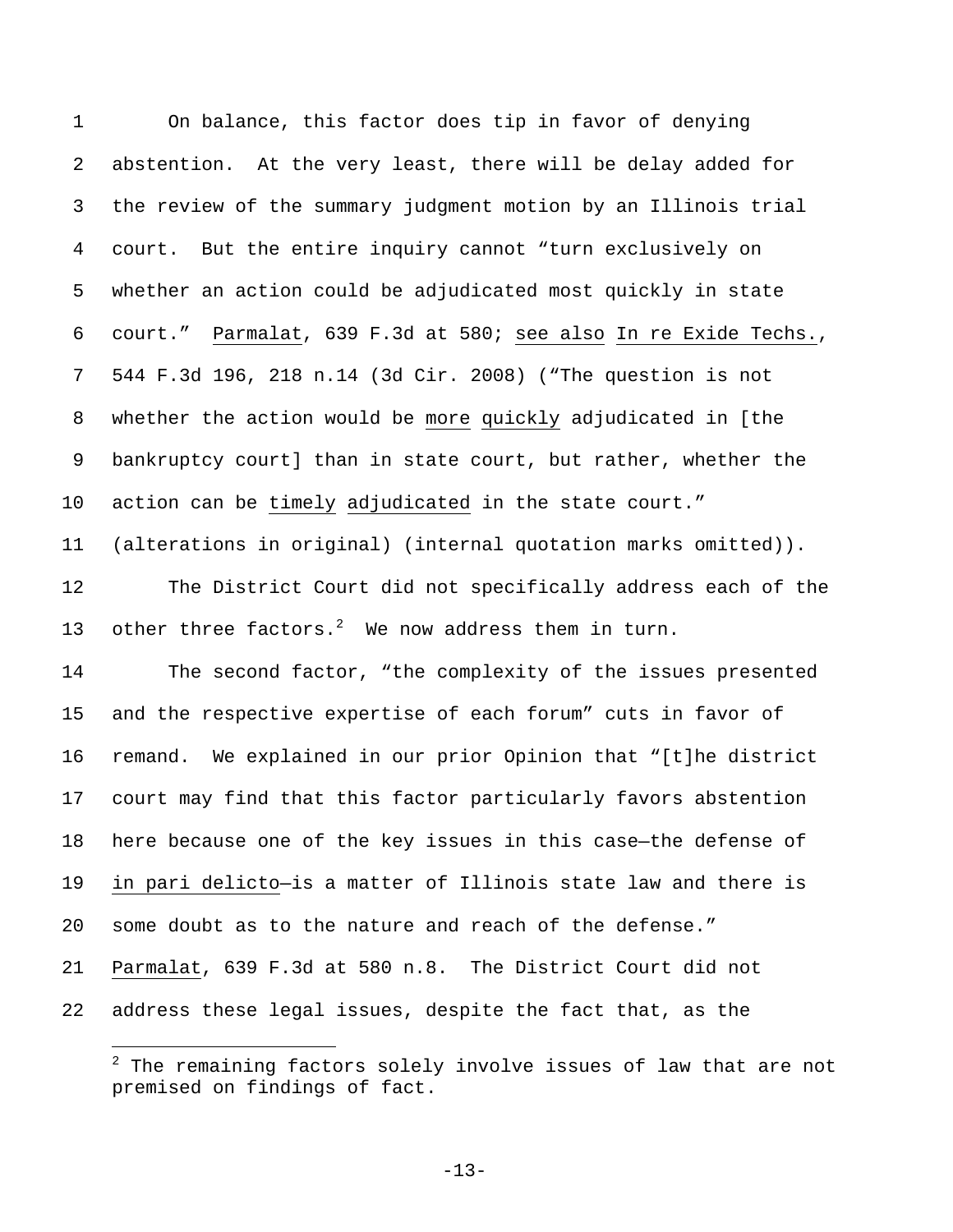1 Appellees conceded at oral argument, basic questions regarding 2 in pari delicto under Illinois law are unsettled. See, e.g., 3 Peterson v. McGladrey & Pullen, LLP, --- F. Supp. 2d ----, 2010 4 WL 4435543, at \*2-\*3 (N.D. Ill. 2010) ("[T]here is no 5 controlling authority in the Seventh Circuit or Illinois on 6 whether the defense of in pari delicto is available against a 7 bankruptcy trustee."), on appeal, No. 10-3770 (7th Cir.) (argued 8 Sept. 8,  $2011$ ).<sup>3</sup>

9 Instead, the District Court appeared to find that this 10 factor supported denying abstention, because the facts in the 11 case are complex, and the District Court is already familiar 12 with them. In re Parmalat, 2011 WL 3874824, at \*2-\*3. But the 13 District Court did not address the complexity of the legal 14 issues, even though we specifically highlighted that the 15 complexity of state law issues here "particularly favors 16 abstention," and despite the fact that the District Court's 17 disposition of these cases rested on its prediction and 18 interpretation of Illinois law. See In re Parmalat Sec. Litig.,

i<br>Li

<sup>&</sup>lt;sup>3</sup> Although Amici Curiae have argued that in pari delicto should not apply to Bondi because he is an appointed public official charged with overseeing Parmalat's bankruptcy affairs, Bondi has analogized his position to that of a bankruptcy trustee throughout this litigation. Indeed, Bondi conceded to the District Court that he "stands in the shoes" of Parmalat, and on appeal, he likewise did not assert that in pari delicto did not apply to him on the basis of his position as Extraordinary Commissioner of Old Parmalat.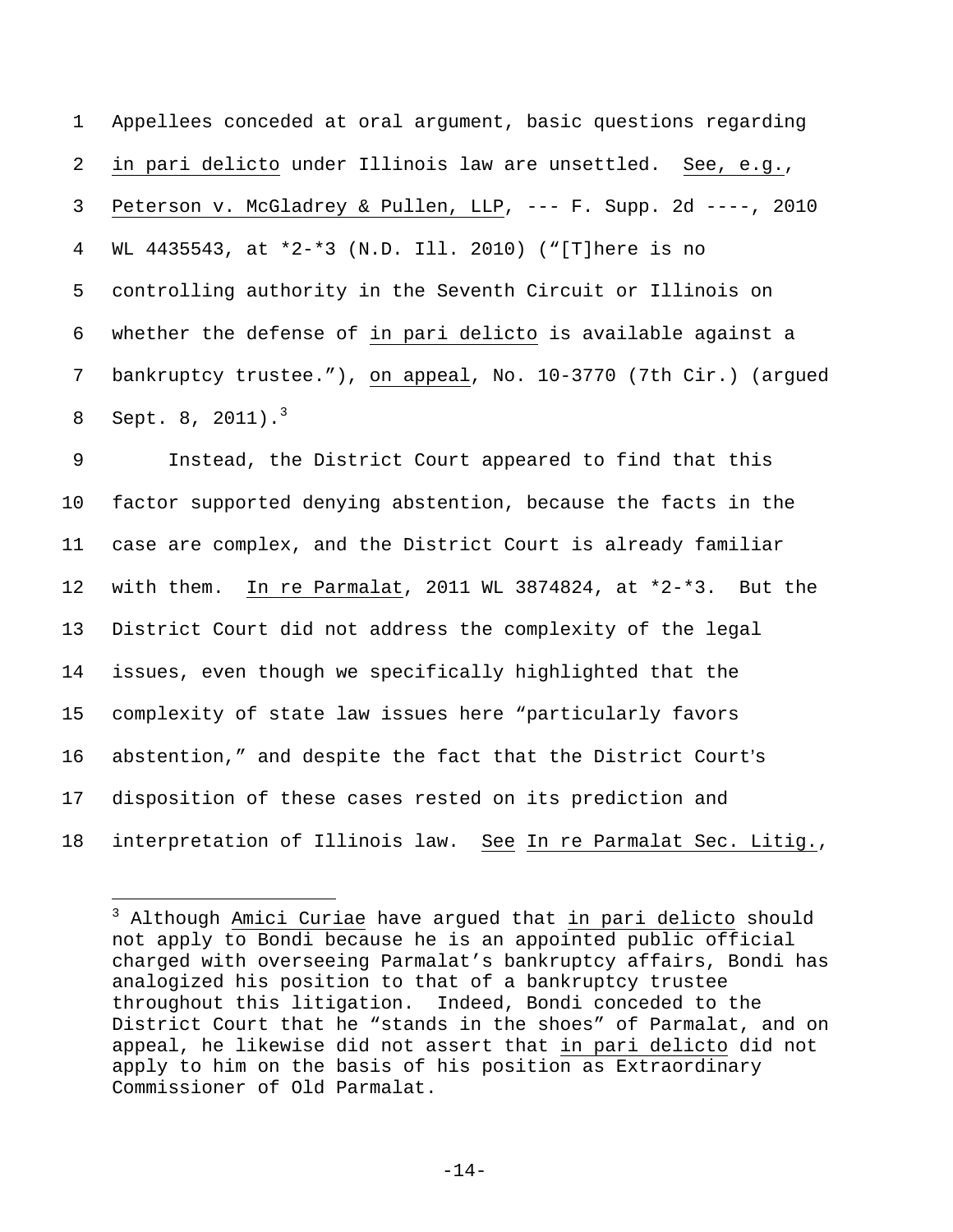1 659 F. Supp. 2d 504, 519-20 & nn. 101, 103 (S.D.N.Y. 2009); id. 2 at 530-32 & nn. 162, 166-168, 170. This Court, in another 3 case, found that the application of in pari delicto to auditor 4 malpractice under New York law was sufficiently important and 5 unsettled to warrant certifying questions to the New York Court 6 of Appeals. See Kirschner v. KPMG LLP, 590 F.3d 186 (2d Cir. 7 2009); 938 N.E.2d 941 (N.Y. 2010) (responding to certified 8 questions). The high courts of Pennsylvania and New Jersey have 9 each issued recent decisions limiting the in pari delicto 10 doctrine in auditor malpractice cases. See Official Comm. of 11 Unsecured Creditors of Allegheny Health Educ. & Research Found. 12 v. PricewaterhouseCoopers, LLP, 989 A.2d 313 (Pa. 2010); NCP 13 Litig. Trust v. KPMG LLP, 901 A.2d 871 (N.J. 2006). In our 14 prior Opinion we specifically noted that, "Illinois does not 15 permit our Court to certify questions of Illinois state law to 16 the Illinois Supreme Court." Parmalat, 639 F.3d at 580 n.8. 17 Remand will allow the state courts of Illinois to speak directly 18 on these issues of state law. Moreover, the complexity of the 19 factual issues in these cases is tempered by the fact that there 20 is a thorough summary judgment record that will accompany this 21 case back to the Illinois state court.

22 The third factor, "the status of the title 11 bankruptcy 23 proceeding to which the state law claims are related," also 24 favors remand. We specifically explained in our prior Opinion

 $-15-$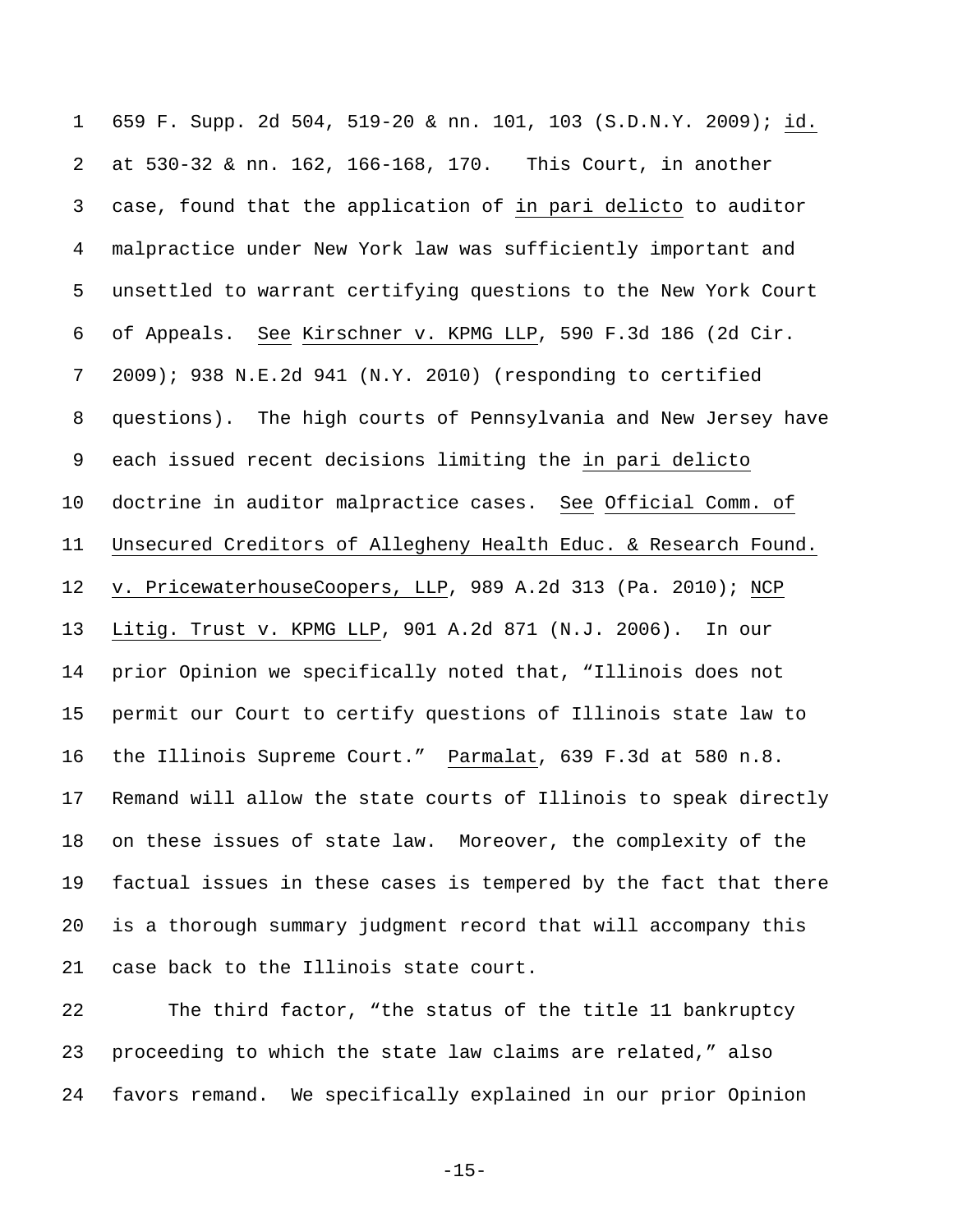1 that "[b]ecause a [bankruptcy] court overseeing a  $\S$  304 case is 2 not tasked with overseeing reorganization or liquidation of the 3 estate, we see no reason why, as a result of the  $\S$  304 4 proceeding, the litigants in a state law proceeding would 5 require swift resolution of the state law claims." Parmalat, 6 639 F.3d at 581 n.9. The District Court did not explain why 7 such swift resolution of the  $\S$  304 proceeding was required here, 8 or even whether a quicker resolution of the Illinois claims 9 would have any effect on the § 304 proceeding. It is difficult 10 to see how these actions will affect the § 304 proceeding, and 11 the Appellees do not claim that they would. They argue that the 12 factor is "neutral," but it is not, in our view, neutral. It 13 supports the proposition that these cases can be timely 14 adjudicated in state court without affecting the federal 15 interest in "related-to" jurisdiction.

16 The fourth factor, "whether the state court proceeding 17 would prolong the administration or liquidation of the estate," 18 also favors remand. The Appellees do not challenge the 19 assertion that the ability of New Parmalat to pay creditors 20 according to the Concordato does not depend on the resolution of 21 the Illinois claims. It appears undisputed that the Italian 22 reorganization of Parmalat will be completed when the current 23 appeal in Italy is concluded, so that the pendency of the 24 Illinois cases will not affect the reorganization of Parmalat.

-16-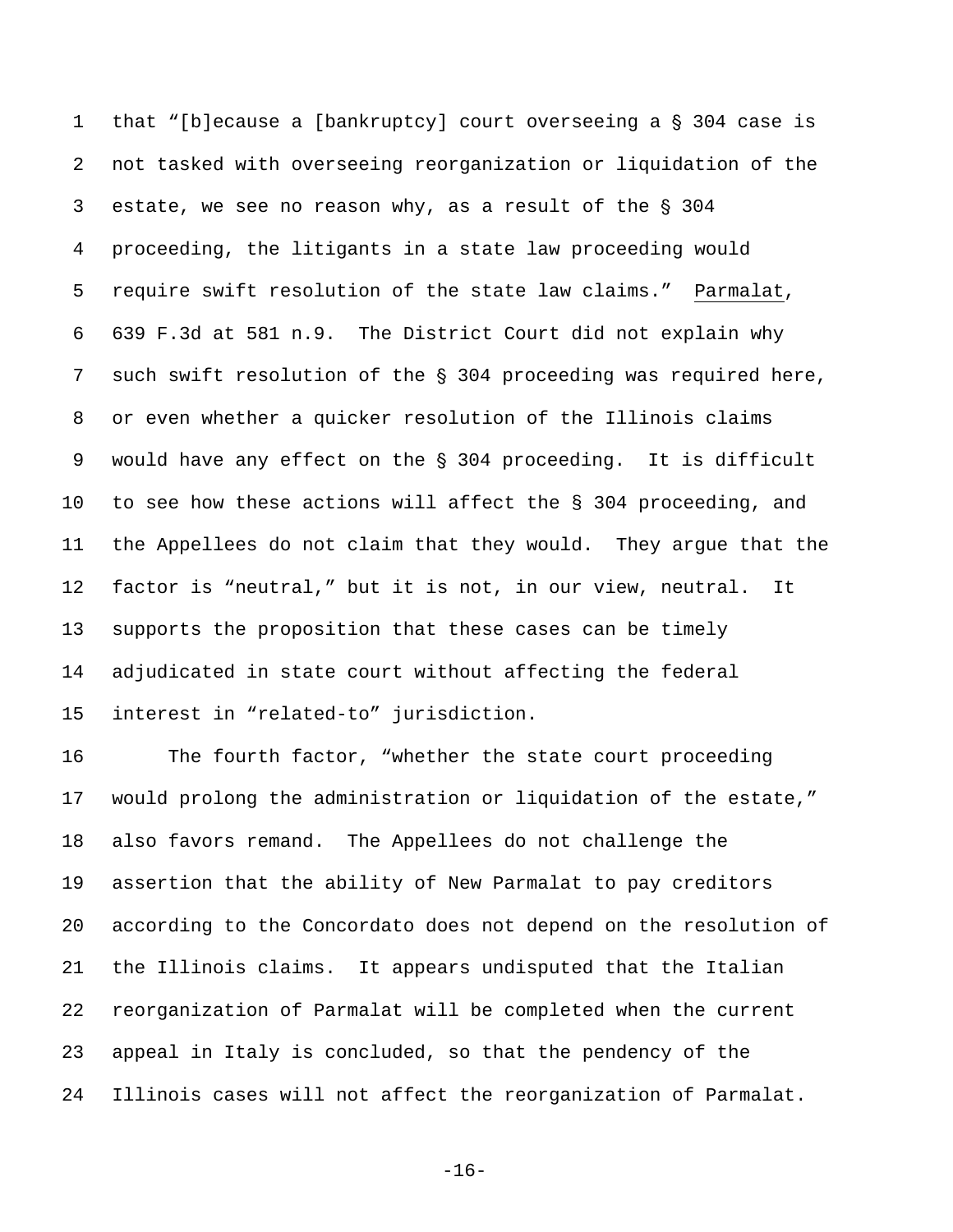1 Nor is there any dispute that PCFL is in liquidation in the 2 Cayman Islands. See In re Leco Enters., Inc., 144 B.R. 244, 3 251 (S.D.N.Y. 1992) ("In deciding whether a matter may be timely 4 adjudicated, perhaps the single most important factor is the 5 nature of the underlying chapter proceeding. In a Chapter 7 6 proceeding there is no administrative urgency or plan of 7 reorganization to facilitate and timely adjudication can be 8 weighed relatively lightly." (alterations and internal quotation 9 marks omitted)); accord Bates & Rogers Constr. Corp. v. Cont'l 10 Bank, N.A., 97 B.R. 905, 908 (N.D. Ill. 1989) ("Bates & Rogers 11 is involved in a liquidating Chapter 11 which involves no 12 reorganization. Consequently, no administrative urgency or plan 13 of reorganization exists to facilitate. In light of this fact, 14 we do not believe that a potential delay in state court will 15 significantly affect the administration or liquidation of the 16 estate." (citation omitted)); see also Parmalat, 639 F.3d at 17 581-82 ("Unlike WorldCom*,* the district court here is not charged 18 with administration of a bankruptcy estate. As a result, the 19 possibility that remand of the state court claims will slow down 20 the  $\S$  304 proceeding is insufficient to show that state court 21 adjudication would be untimely. The inquiry's proper focus is on 22 the timely administration of the estate, not the  $\S$  304 23 proceeding.").

-17-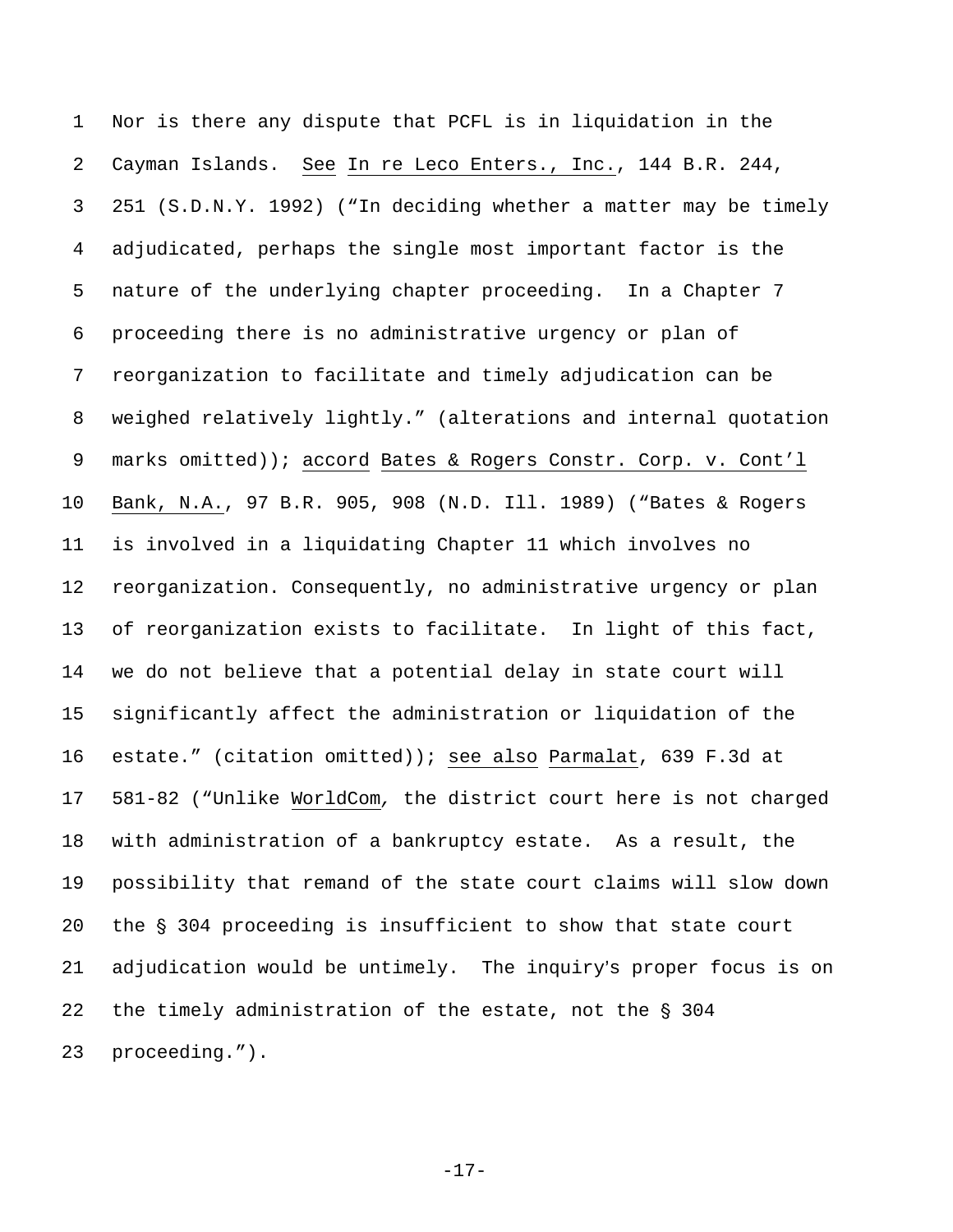1 The District Court did not address this factor with 2 specific reference to the types of proceedings at issue, but the 3 Appellees argue that remand would harm the creditors by 4 increasing the cost of litigation.The issue, though, is 5 plainly not whether abstention increases the ultimate payout to 6 the creditors, but whether it "unduly prolong[s] the 7 administration of the estate" at issue. Parmalat, 639 F.3d at 8 581. As we noted, the Appellants are the administrators of the 9 estates at issue, and were presumably "well versed in the 10 timeliness concerns of their respective foreign bankruptcy 11 proceedings when they selected the state forum." Id. at 581 12 n.10. That presumption is only buttressed by the nature of the 13 foreign bankruptcy proceedings and the extent to which they do 14 not depend on the Illinois claims for resolution.

15 These are unusual cases. They have existed in parallel 16 with a securities fraud class action that was also before the 17 District Court, in which Grant Thornton had asserted third-party 18 contribution claims against Parmalat. At least Bondi likely 19 could have asserted Parmalat's state law claims against Grant 20 Thornton in that securities fraud action, but he chose not to do 21 so. Instead, Bondi chose to assert these claims as a separate 22 action in a state forum, and the unusual procedural posture of 23 these cases reflects that decision. However, mandatory 24 abstention affords that choice. By contrast, when PCFL

-18-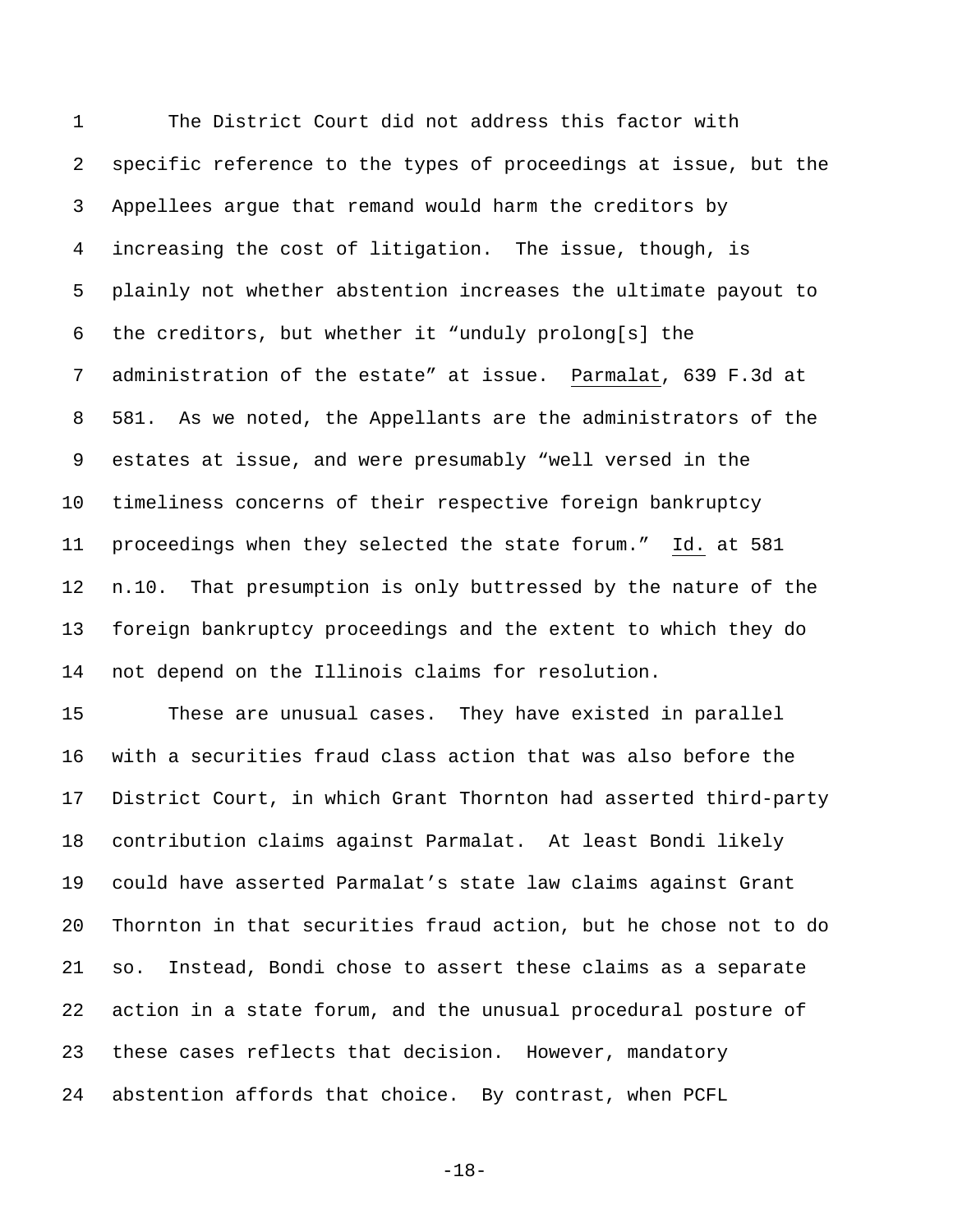1 attempted to sue Bank of America in North Carolina state court, 2 there was an independent basis for federal jurisdiction, 3 unrelated to bankruptcy jurisdiction. Mandatory abstention did 4 not apply in that case, and we summarily affirmed the District 5 Court's grant of summary judgment to Bank of America.

6 In sum, the four factors weigh in favor of abstention. 7 While some additional time will be expended by remanding these 8 cases, that delay does not outweigh the substantial factors that 9 militate in favor of abstention, namely the complexity of the 10 state law issues, the deference owed to state courts in deciding 11 state law issues where possible, and the minimal effect of the 12 state cases on the federal bankruptcy action and on the 13 administration of the underlying estates.

14 The four factors are meant to guide courts' analyses with 15 respect to the ultimate balance, struck by Congress, between, on 16 the one hand, creating a federal forum for purely state law 17 cases which, due to delay, might impinge upon the federal 18 interest in the administration of a bankruptcy estate, and, on 19 the other, ensuring that purely state law cases remain in state 20 courts when they would not significantly affect that federal 21 interest. See Leco, 144 B.R. at 252 ( $\S$  1334 mandatory abstention 22 "comports with principles of federalism"); cf. Stern v. 23 Marshall, 131 S. Ct. 2594, 2619-20 (2011) ("The dissent asserts 24 . . . that, 'to be effective, a single tribunal must have broad

-19-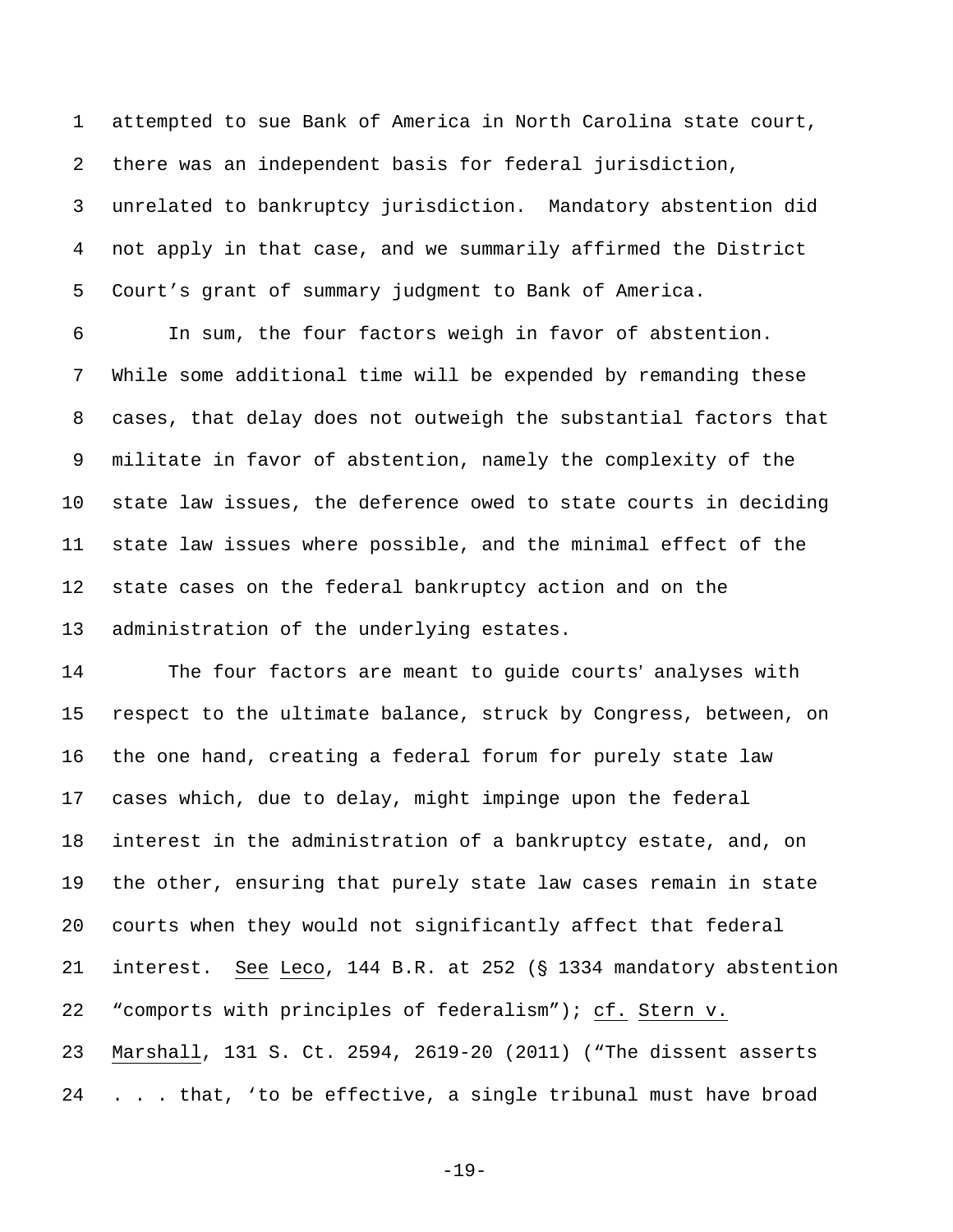1 authority to restructure debtor-creditor relations.' But the 2 framework Congress adopted in the 1984 Act already contemplates 3 that certain state law matters in bankruptcy cases will be 4 resolved by judges other than those of the bankruptcy courts. 5 Section  $1334(c)(2)$ , for example, requires that bankruptcy courts 6 abstain from hearing specified non-core, state law claims that 7 'can be timely adjudicated in a State forum of appropriate 8 jurisdiction'" (citation and alterations omitted)). The factors 9 are ultimately interrelated: an action might be "timely 10 adjudicated" in state court, despite some substantial delay, 11 where the delay has little or no effect on the bankruptcy estate 12 which creates the federal interest. See Stoe v. Flaherty, 436 13 F.3d 209, 219 (3d Cir. 2006) ("[T]imeliness in this context must 14 be determined with respect to needs of the title 11 case and not 15 solely by reference to the relative alacrity with which the 16 state and federal court can be expected to proceed."). 17 Conversely, even a relatively brief delay might make state court 18 adjudication untimely where the state action substantially 19 affects the bankruptcy estate, or where the estate's resolution 20 is contingent upon the state action. Based on the particular 21 facts of these cases, the four-factor test indicates that these

 $-20-$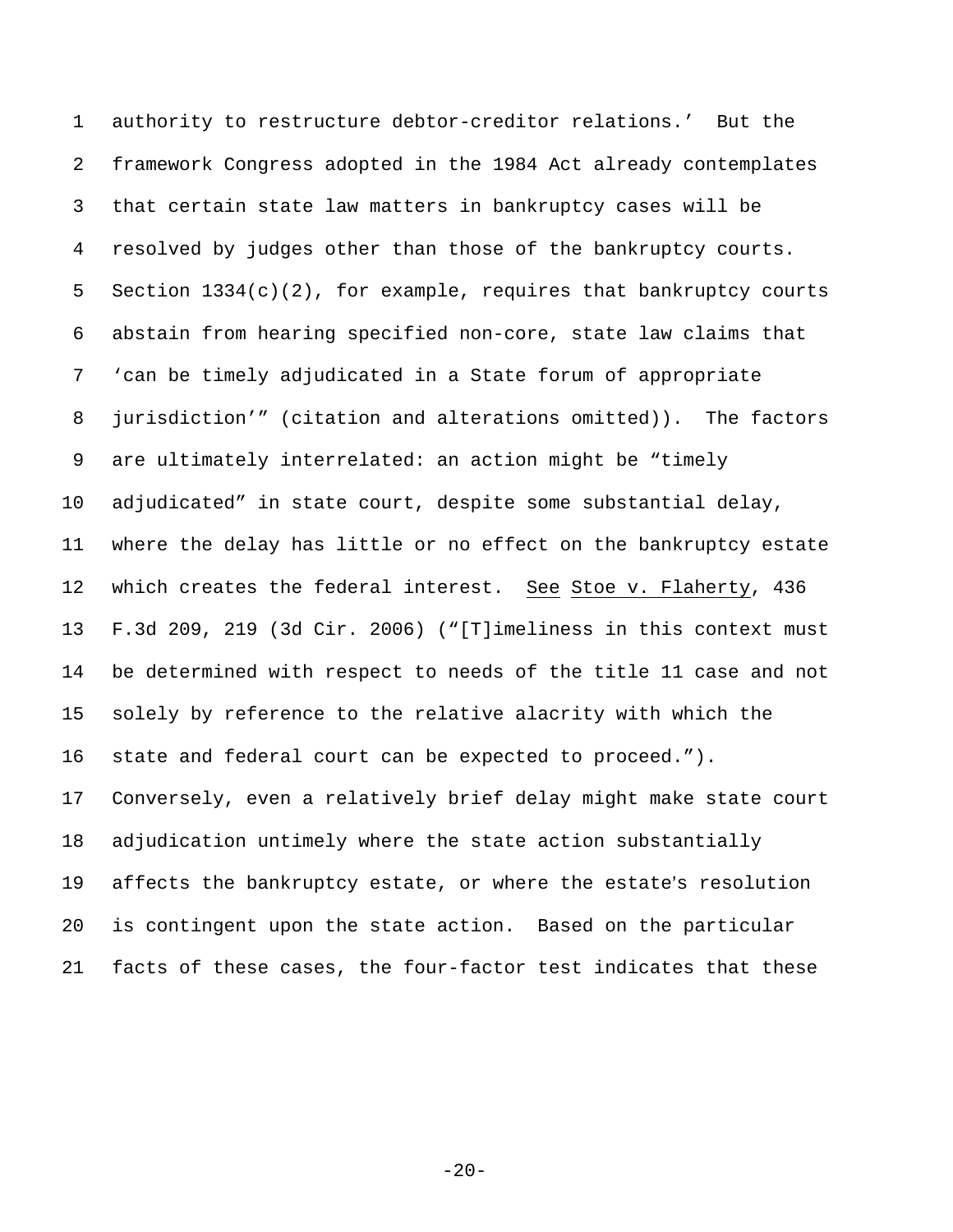1 cases can be "timely adjudicated" in Illinois state court.<sup>4</sup> 2 Abstention is therefore mandatory.

- 3
- 

i<br>Li

## 4 **II.**

5 The District Court also concluded that, even if this case 6 could be "timely adjudicated" in the Illinois state courts, 7 mandatory abstention did not apply because these cases "could . 8 . . have been commenced" in federal court. See In re Parmalat, 9 2011 WL 3874824, at \*3 (citing 28 U.S.C. §  $10$   $1334(c)(2)$ . It was error to consider this argument, because it 11 had been waived, and because it was outside the scope of the 12 mandate set forth in our previous Opinion.

13 It is plain that this argument was waived in the initial 14 appeal, because it had not been raised with the District Court 15 as a basis to avoid mandatory abstention. See, e.g., Singleton 16 v. Wulff, 428 U.S. 106, 120 (1976) ("It is the general rule, of 17 course, that a federal appellate court does not consider an 18 issue not passed upon below."); see also Stoe, 436 F.3d at 219.

<sup>&</sup>lt;sup>4</sup> The District Court did not resolve the issue of which party bears the burden of showing timely adjudication. Our previous Opinion, while noting that other courts have held to the contrary, explained that there were reasons for imposing the burden on the party opposing abstention. Parmalat, 639 F.3d at 582 (citing Younger v. Harris*,* 401 U.S. 37, 44 (1971)). However, because the balance of the four factors weighs in favor of abstention, we do not need to resolve this issue.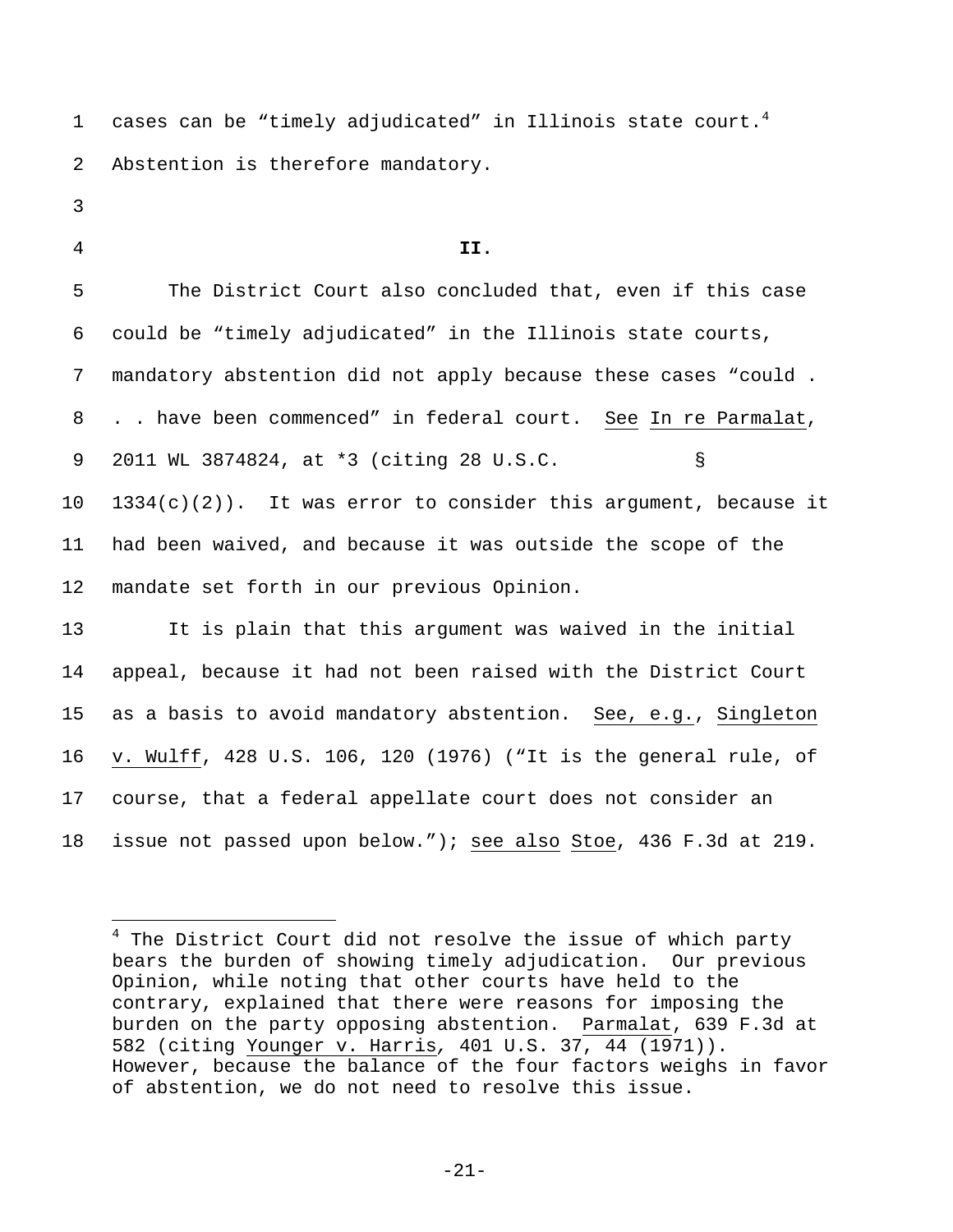1 The argument was not raised on the initial appeal, and we 2 issued a mandate that focused specifically and exclusively on 3 the question of "timely adjudication." Parmalat, 639 F.3d at 4 582. The Appellees argue that the mandate reasonably can be 5 read as allowing consideration of an alternative basis for 6 denying mandatory abstention. We have explained that, "[t]o 7 determine whether an issue remains open for reconsideration on 8 remand, the trial court should look to both the specific 9 dictates of the remand order as well as the broader 'spirit of 10 the mandate.'" United States v. Ben Zvi, 242 F.3d 89, 95 (2d 11 Cir. 2001). Here, both the "specific dictates of the mandate" 12 and the "spirit of the mandate" focus entirely on the question 13 of timely adjudication, with no mention of an alternative basis 14 for denying mandatory abstention. It is not reasonable to 15 construe the mandate as allowing alternative, dispositive bases 16 for denying abstention to be raised for the first time on 17 remand, particularly when the cases had been pending for years 18 and had already been the subject of an appeal. The more 19 reasonable reading of the mandate is that it directed the 20 District Court to examine the issue of timely adjudication as a 21 bar to abstention, and that alternative grounds for denying 22 abstention that had not been raised either before the District 23 Court or on the initial appeal were "impliedly decided" to have

-22-